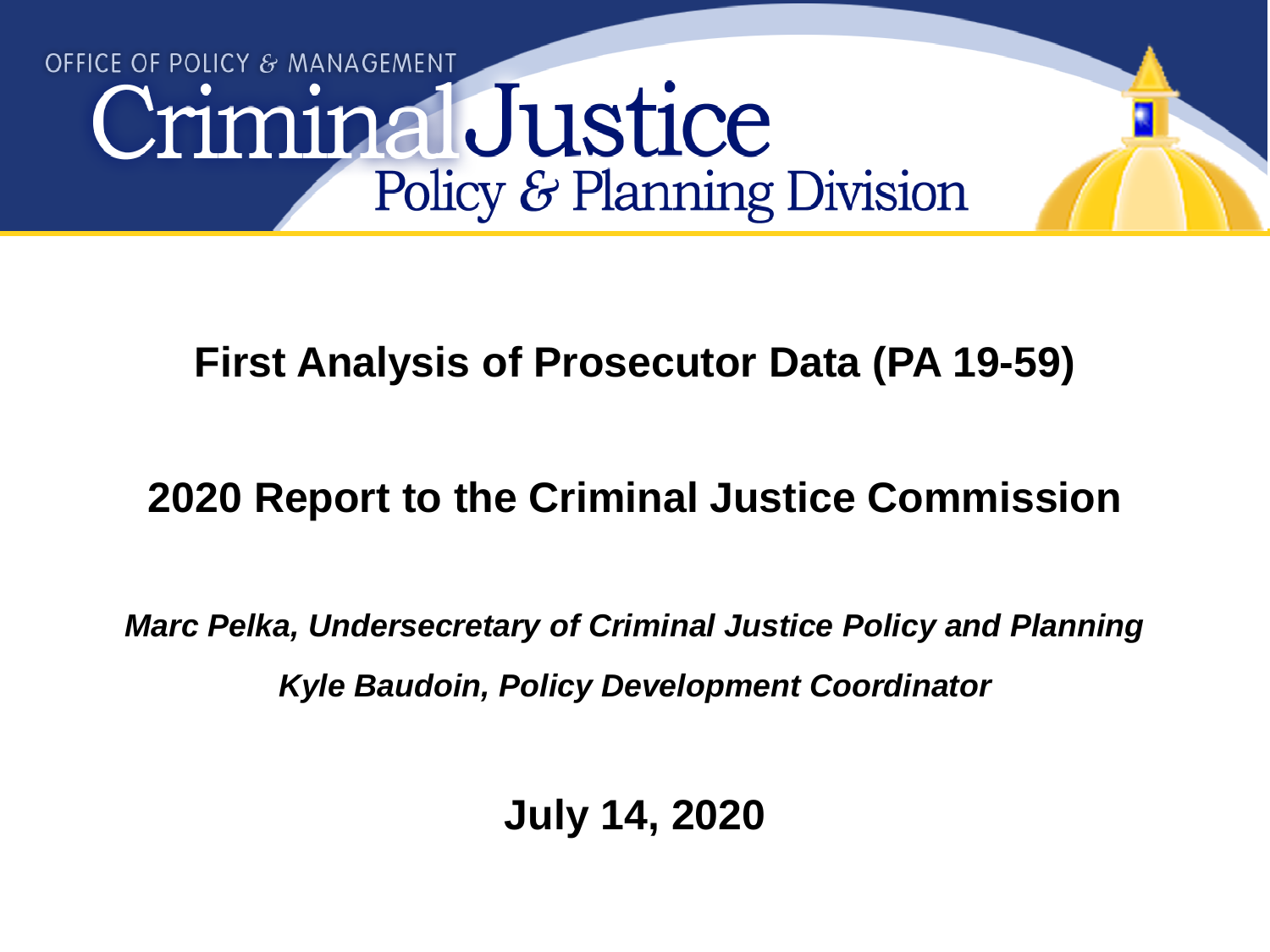### **Today's program includes three presentations**





**2 Division of Criminal Justice and State's Attorney**<br>Richard Colangelo, Jr., Chief State's Attorney

Richard Colangelo, Jr., *Chief State's Attorney* 



**3 The Urban Institute**<br>Robin Olsen, Senior Robin Olsen, *Senior Research Associate*

Leigh Courtney, *Policy Associate*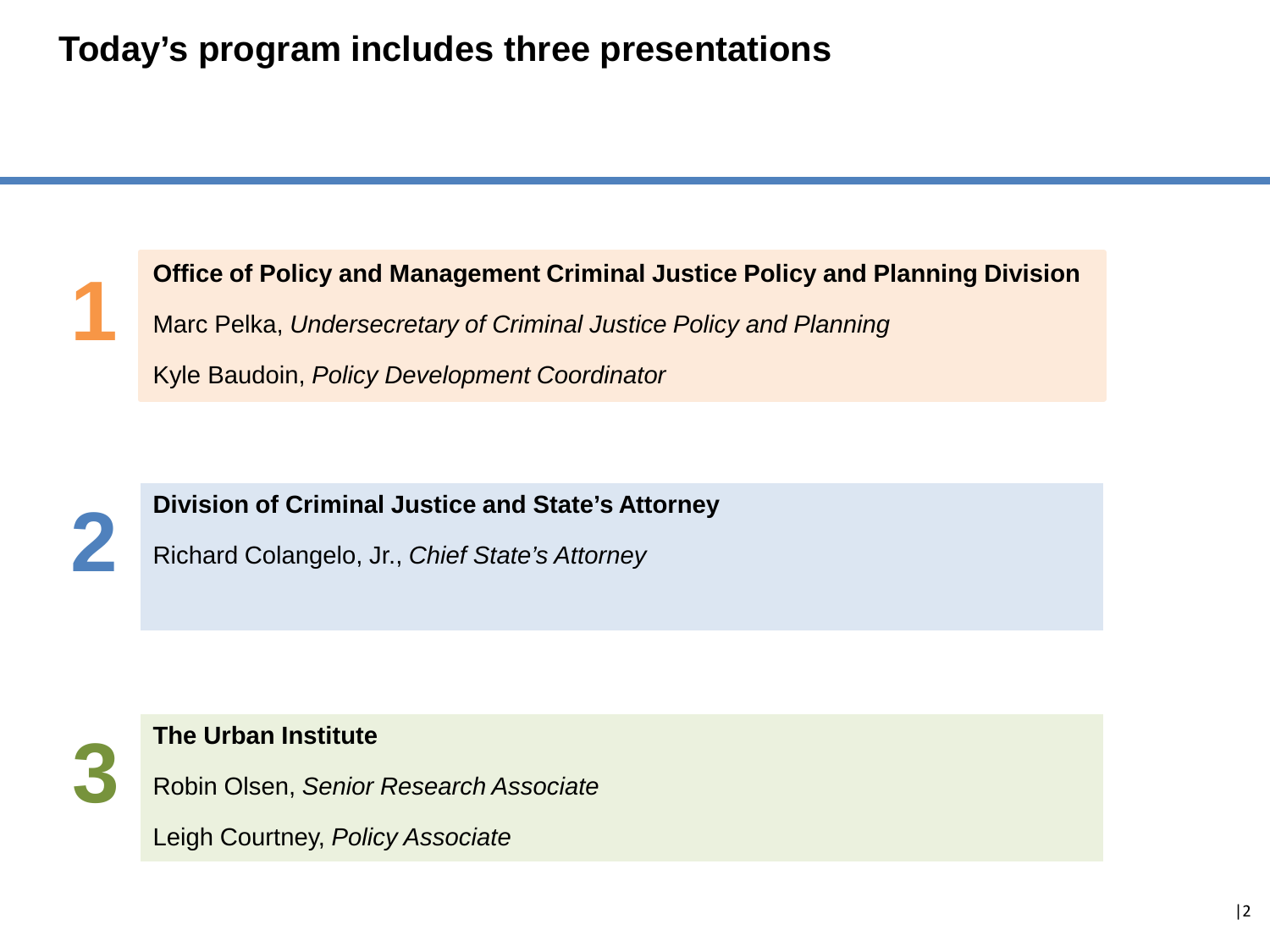# **Introduction and overview of Public Act 19-59**

## Front-end impacts on prosecutor operations.

First analysis of prosecutorial caseflow and operations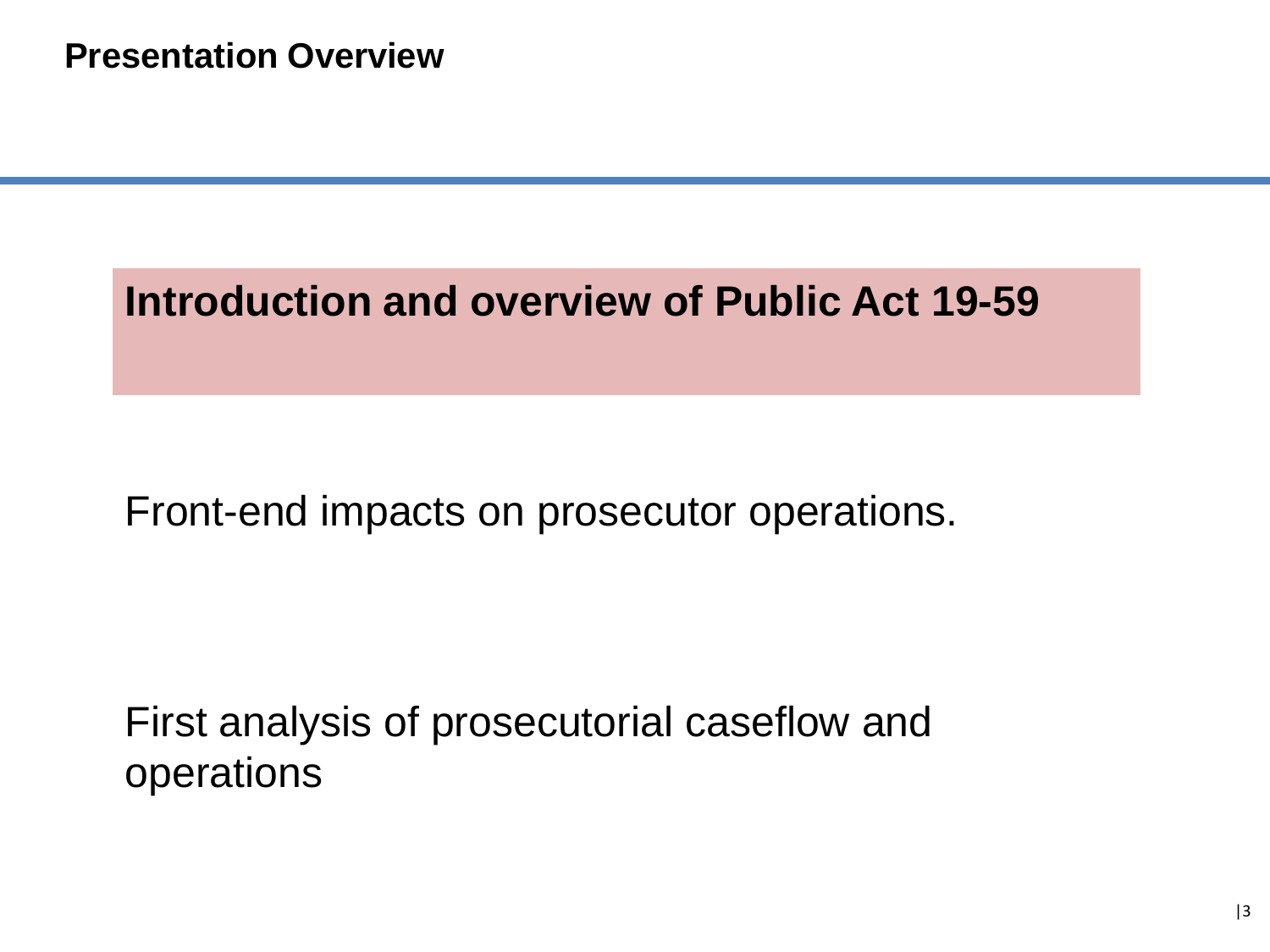**In August 2019, Connecticut became the first state to require the routine collection, analysis, and reporting of prosecutor data.**



**On August 7, 2020, following unanimous passage in the house and senate, Governor Lamont signed the bill (PA 19-59) into law.** 

**State legislators, prosecutors and criminal justice reform advocates participated in the bill signing.** 

**Connecticut received national attention as federal, state, and county governments pursued greater prosecutorial data and transparency.**

"These new requirements will be an important step toward increasing the confidence that communities have in the criminal justice system by helping to ensure that justice is attained in the fairest ways possible."

#### –*Governor Lamont*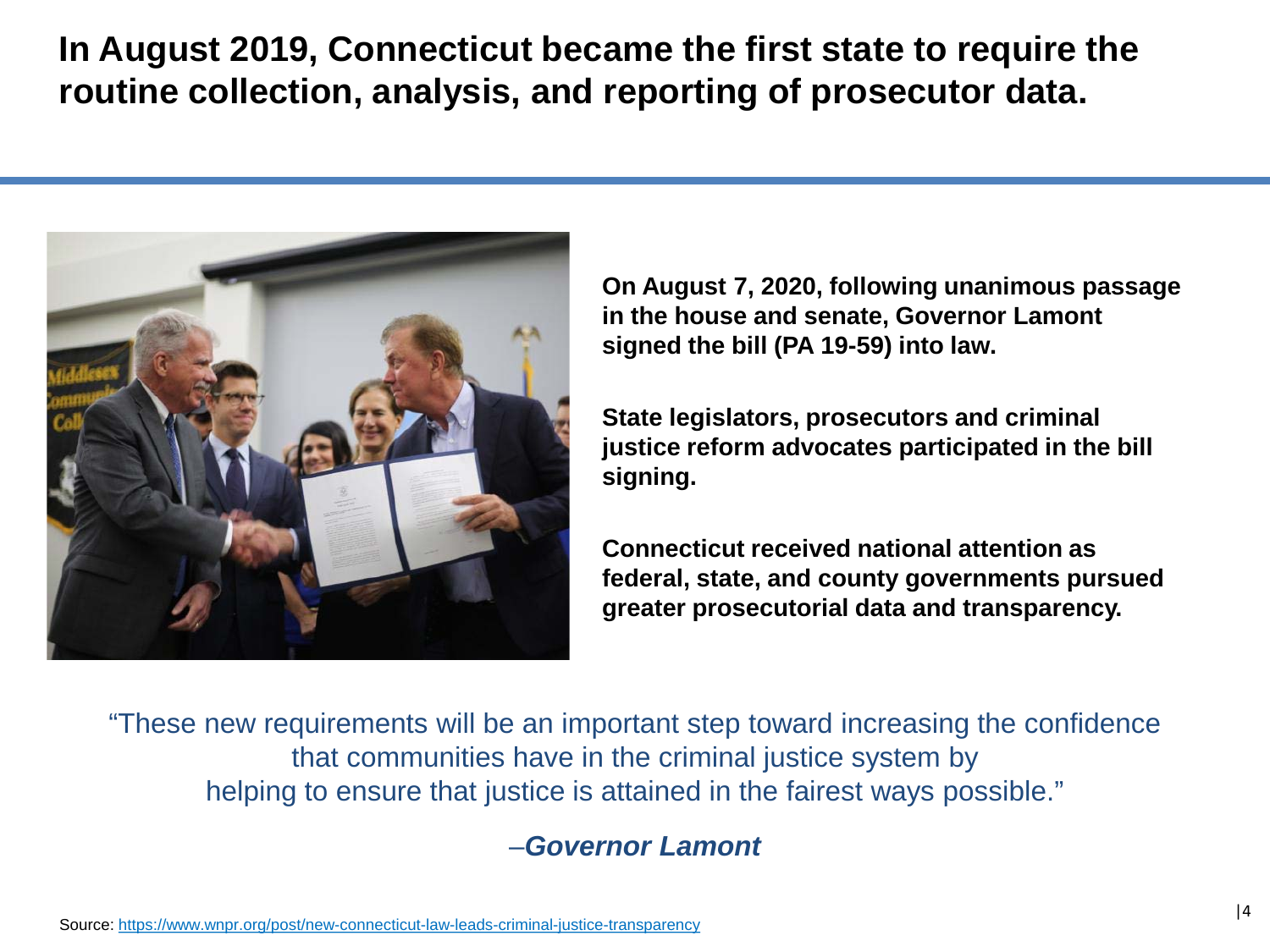### **Rich Colangelo has emphasized the need for improved use of data and IT in prosecutorial operations.**



Rich Colangelo, Jr. Chief State's Attorney

"The case management system will greatly modernize and strengthen Connecticut's local and state public-safety network and provide the essential data we need to explore crucial criminal justice issues throughout the state.

The data can help create new laws and policies and transform the way offenders are punished or rehabilitated so that we in the criminal justice system can advance equity and improve safety and health across our communities."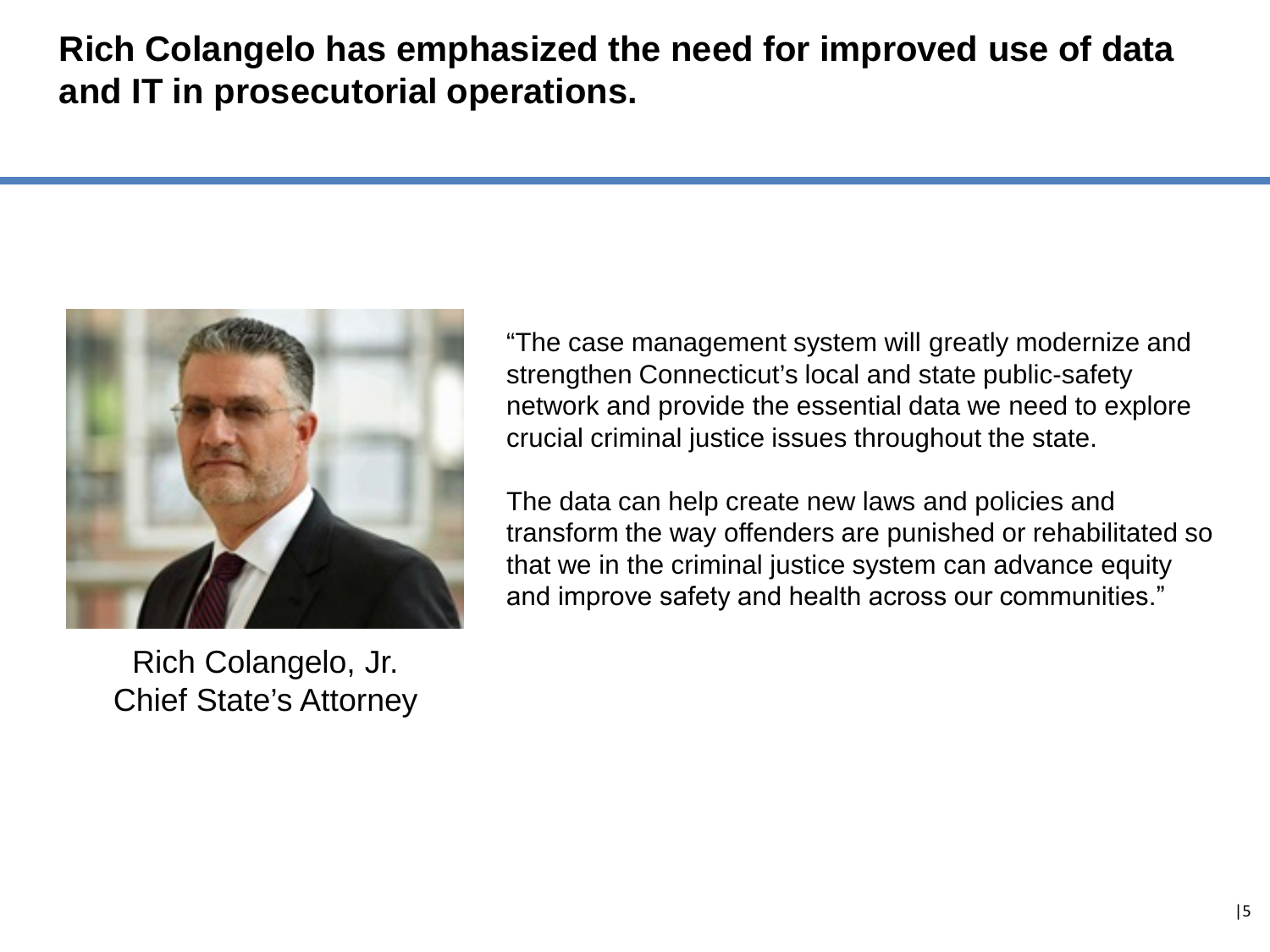**PA 19-59 creates a platform and process for using data to paint a picture of prosecutorial caseflow and operations.**

**Phase 1**

**July 2020 Presentation**

#### **To prepare for the first PA 19-59 presentation, OPM staff:**

- Analyzed a data set from the Judicial Branch containing 300,074 individual case records;
- Met with prosecutors and other criminal justice system stakeholders to develop scope, methodology, and priority questions to analyze; and
- Delivered an initial presentation in November at DCJ to state's attorneys, state legislators, and criminal justice reform advocates to receive input and questions.



**July 2021—**

**Beginning with the July 2021 presentation, OPM's presentation to include a wider array of data analysis, including:** 

- (1) Arrests
- (2) Arraignments
- (3) Continuances
	- (4) Diversionary programs

(5) Contact between victims and prosecutorial officials

- (6) Dispositions
- (7) Nonjudicial sanctions
- (8) Plea agreements
- (9) Cases going to trial
- (10) Demographics, including data on race, sex, ethnicity and age
- (11) Court fees or fines
- (12) Restitution
- (13) The zip code of the defendant's primary residence.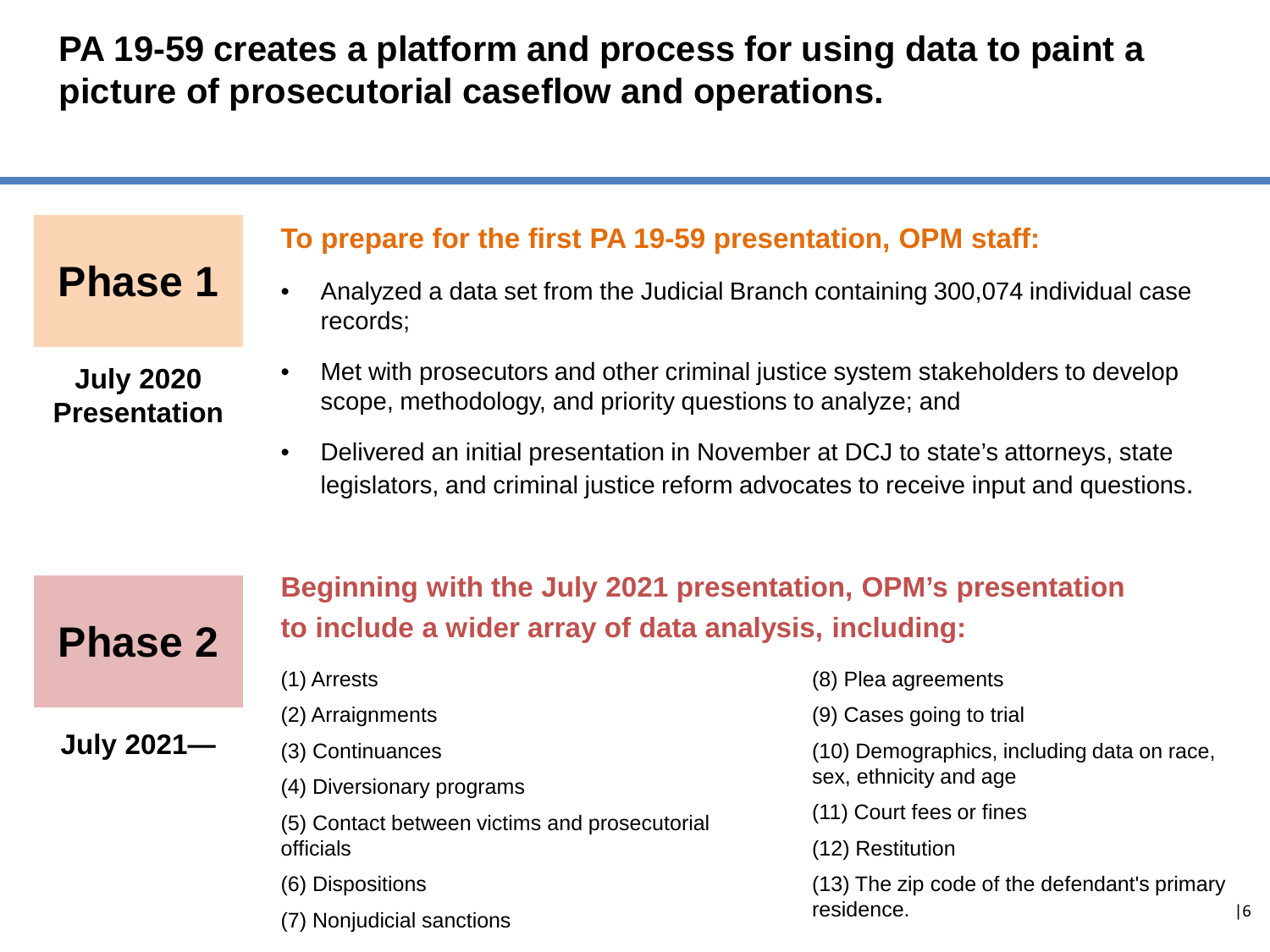**Greater recognition of prosecutors' gatekeeper role has galvanized interest across the country in prosecutorial operations.**

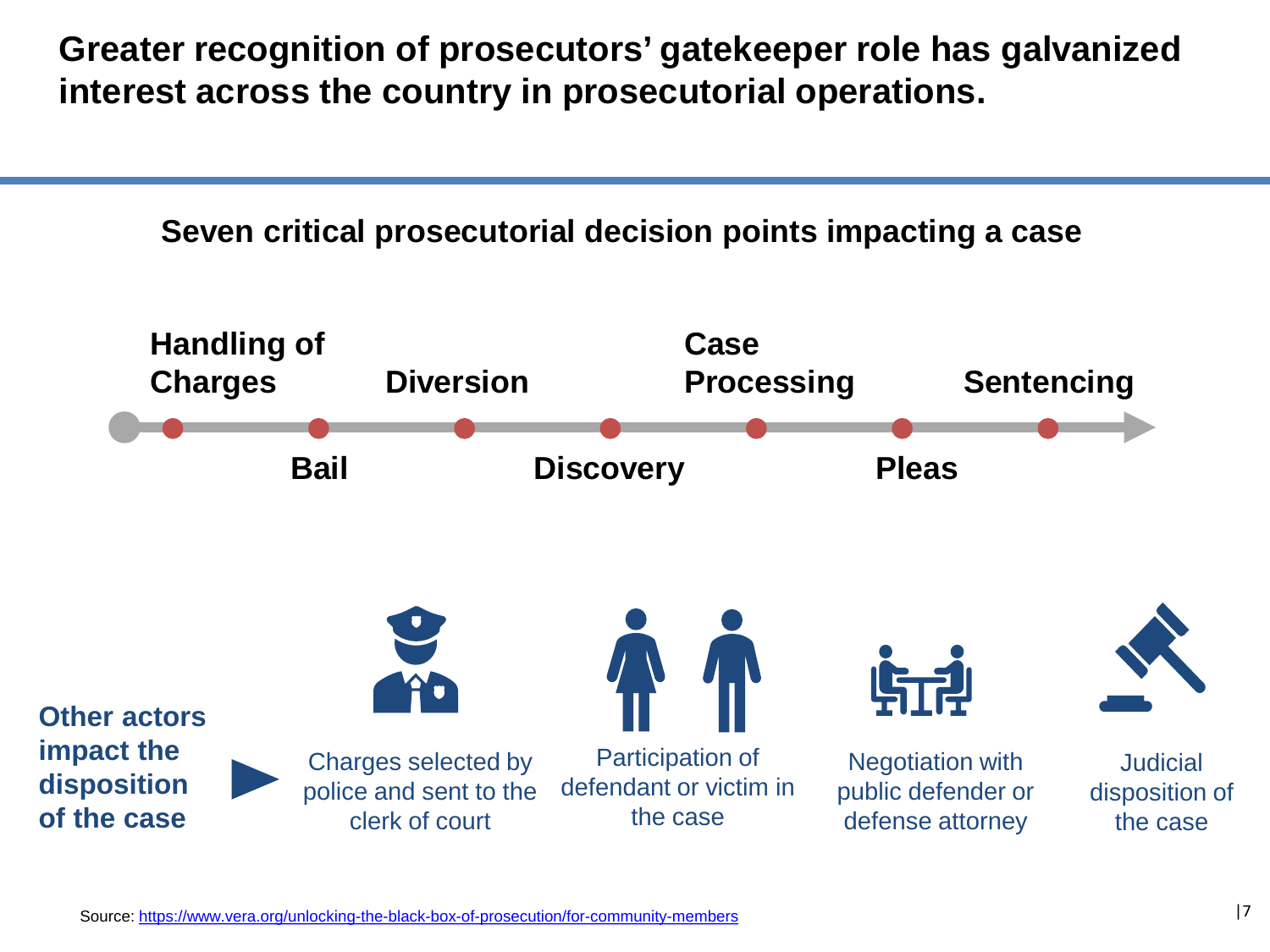**Improving data-led operations in prosecutors' offices can help achieve several outcomes.** 



Policy and budget development.



Statewide administration of prosecutorial operations.



Communication to media and the public.



Performance metrics, statewide and in each court.



Use of case-level information by line prosecutors.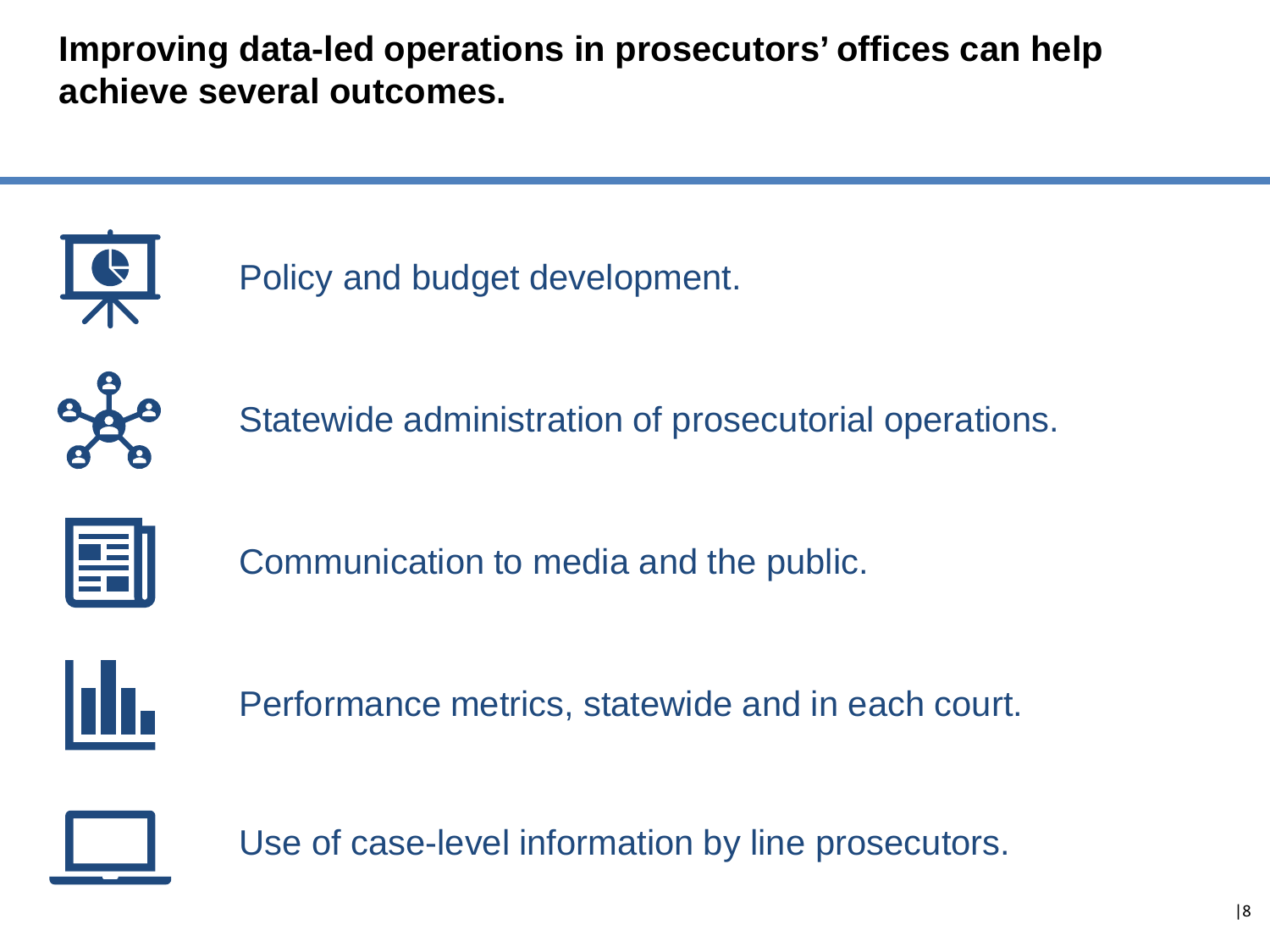## **The Early Screening and Intervention program is a good example of data collection and outcome tracking.**



#### **Case-level data are tracked for ESI participants, including:**

- Defendant demographics
- Criminal charges and history
- Needs (e.g. behavioral health, homelessness)
- Number of continuances
- Diversion outcome (e.g. nolle, dismissal, plea)

**Using this data, the report indicated that ESI participants had:**

- 350% fewer appearances before a judge;
- 94% more diversions into community-based services;
	- o 450% more diversion for people with behavioral health or homelessness needs;
- More than twice as many cases resulting in a dismissal; and
- Cost avoidance.

**ESI's case-level data collection makes further analysis possible:** program outcome by risk level, relative correlation of need factors with recidivism, and longitudinal tracking of recidivism.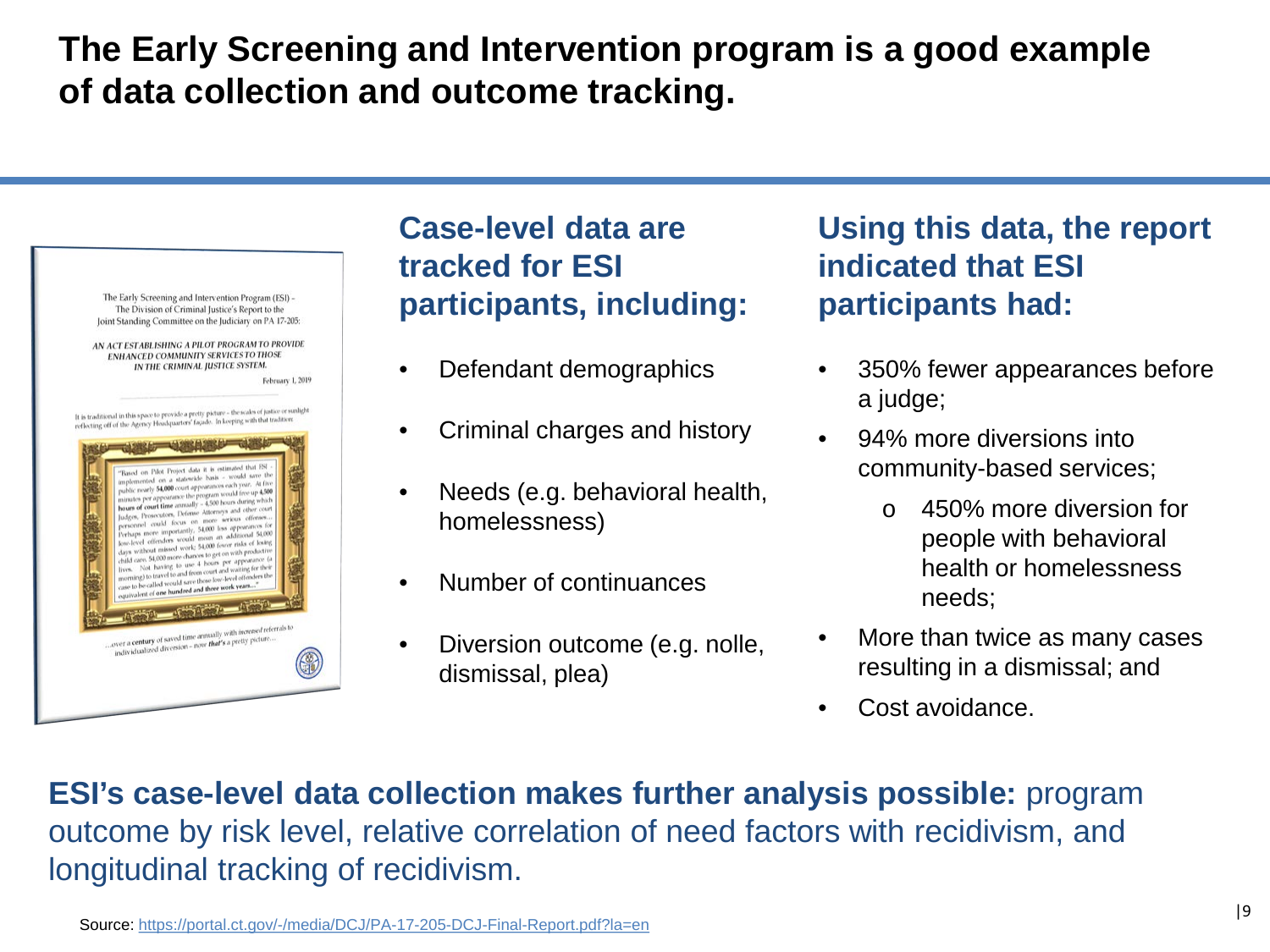### **OPM's data partnership with the DOC leads to routine and ad hoc reports analyzing case flows through corrections.**



The *Monthly Indicators Report* depicts case flow through the DOC compared to previous periods, painting a high-level picture of changes across the criminal justice system.





estimates correction population change over the forthcoming year to help state policymakers, agency officials, and community partners make cost and population estimates.



The *Annual Connecticut Recidivism Study* reviews outcomes using a key criminal justice system metric recidivism rates—over a three-year period for each person returning to the community following pretrial or a sentence across four measures.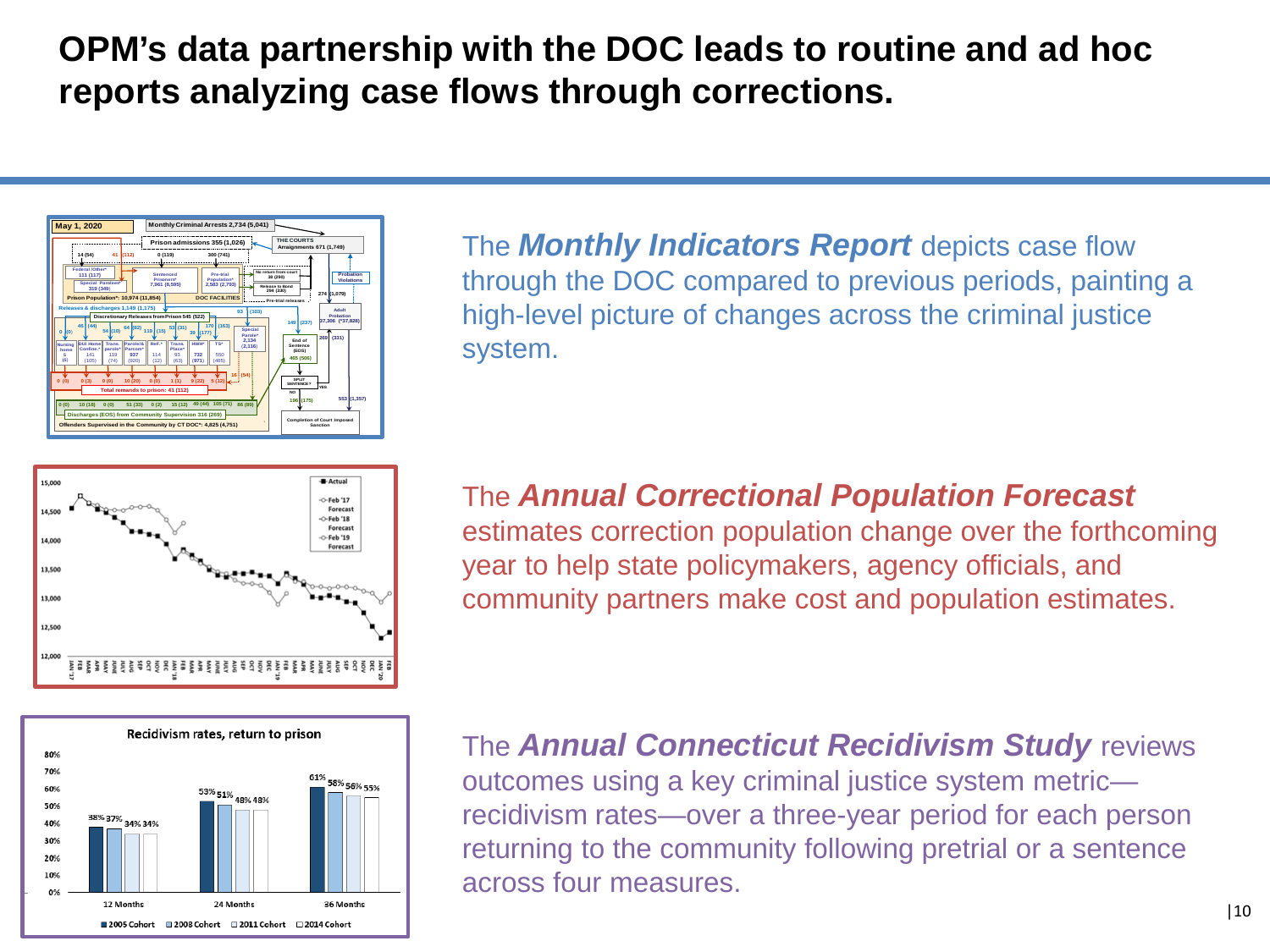**The roles of the CJC and DCJ are unique nationally.**

#### **The CJC's appoints prosecutors.**

45 states have elected prosecutors

Prosecutors are appointed in 5 states: Connecticut, Rhode Island, New Jersey, Delaware, and Alaska.

Connecticut is the only state where a commission appoints prosecutors. Elsewhere, appointing authority rests in the governor (1) or attorney general (3).

**DCJ administers a largely statelevel prosecutorial system with local autonomy of state's attorney.** 

Prosecutors are county officials except for Connecticut and Rhode Island, which operate largely state-level prosecutorial systems.

Connecticut is the only state with an entity outside the AG's office—DCJ—that administers prosecutorial operations statewide.

Although state's attorneys are state employees and DCJ plays an administrative function, they practice considerable local autonomy.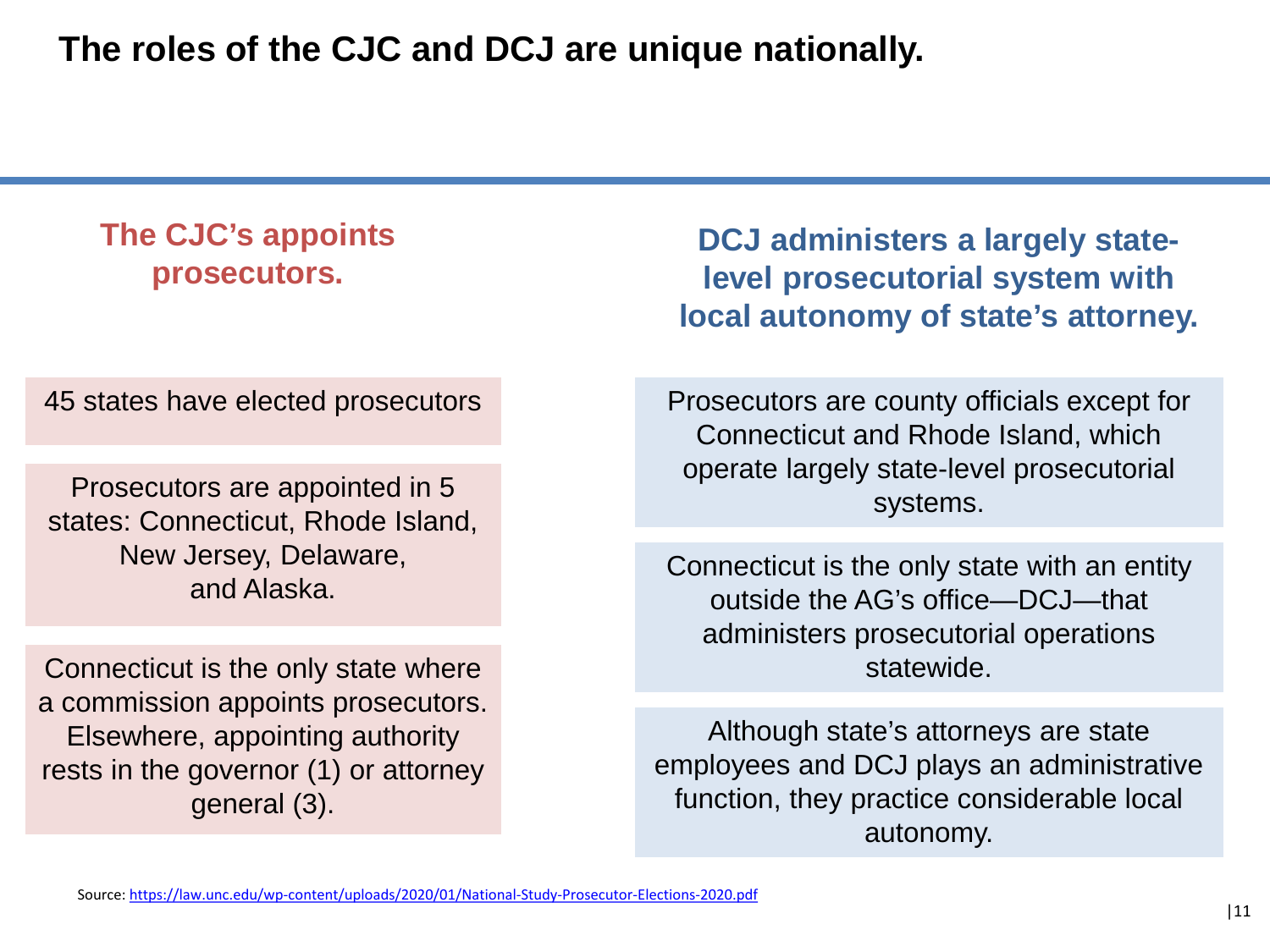# Introduction and overview of Public Act 19-59

**Front-end impacts on prosecutor operations.**

First analysis of prosecutorial caseflow and operations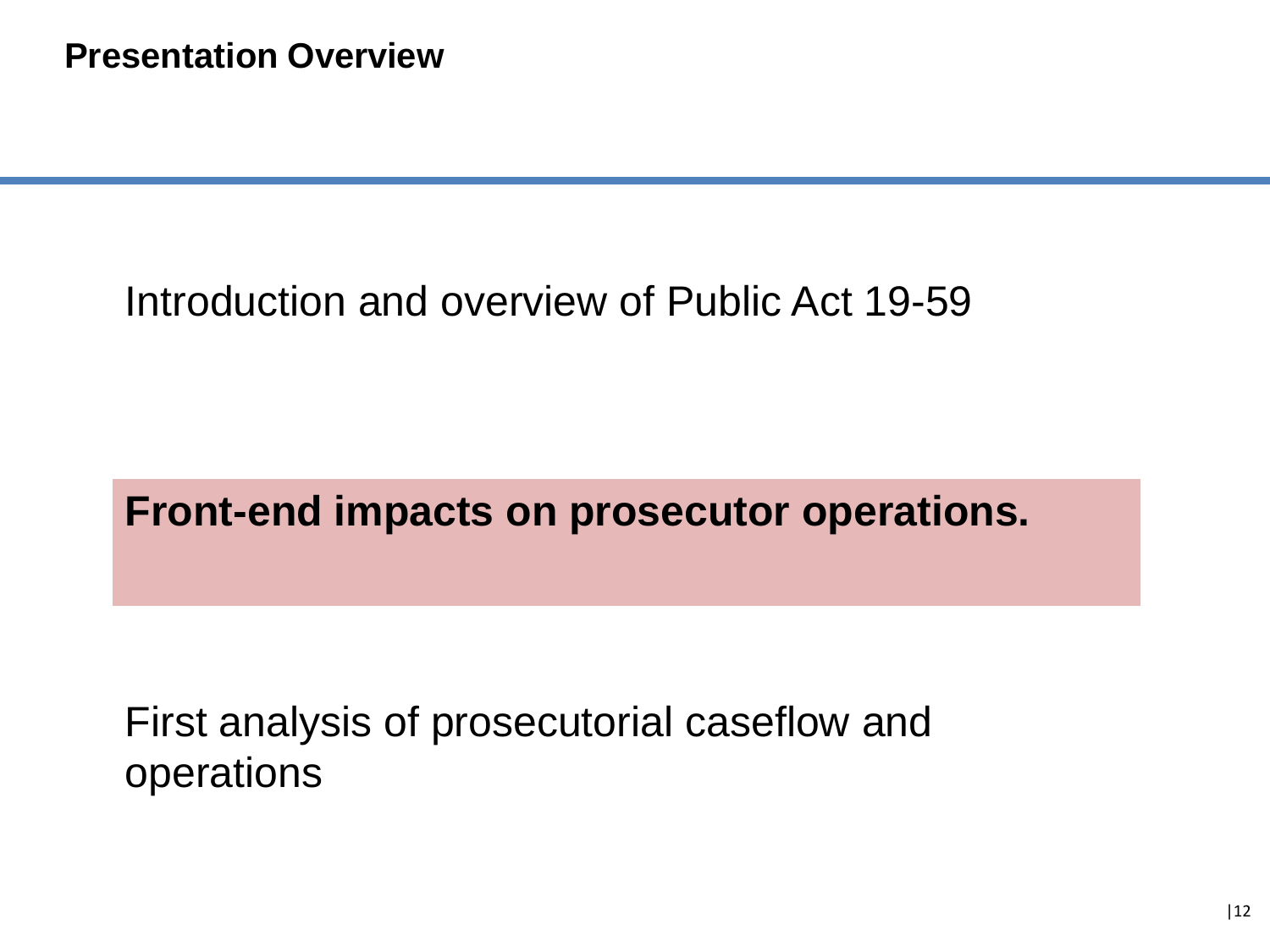This section depicts the topography of cases as they enter the court system and are distributed across courts and enter prosecutorial workflow.

#### **Key Takeaways:**

- Caseflow is non-linear and multifaceted: 1 in 4 people transiting the court system in 2019 had two or more disposed cases, including filings in multiple courts and requiring more than a year before disposition.
	- o Yet there is relative equilibrium in court operations, with added and disposed cases roughly equal to each other.
	- o Prosecutors and other criminal justice system stakeholders use their discretionary decision-making to tailor responses based on caseflow.
- Case dispositions are concentrated in GA Courts, which disposed of 9 of 10 cases in 2019, and 7 in 10 disposed cases had a misdemeanor as its most serious charge.
- Reported violent crime is concentrated in 3 of Connecticut's 13 Judicial Districts, which also is where majorities of the state's Black and Hispanic populations reside
	- o There is disproportionality in the racial and ethnic composition of the resident population and case dispositions, including within felony and misdemeanor classes.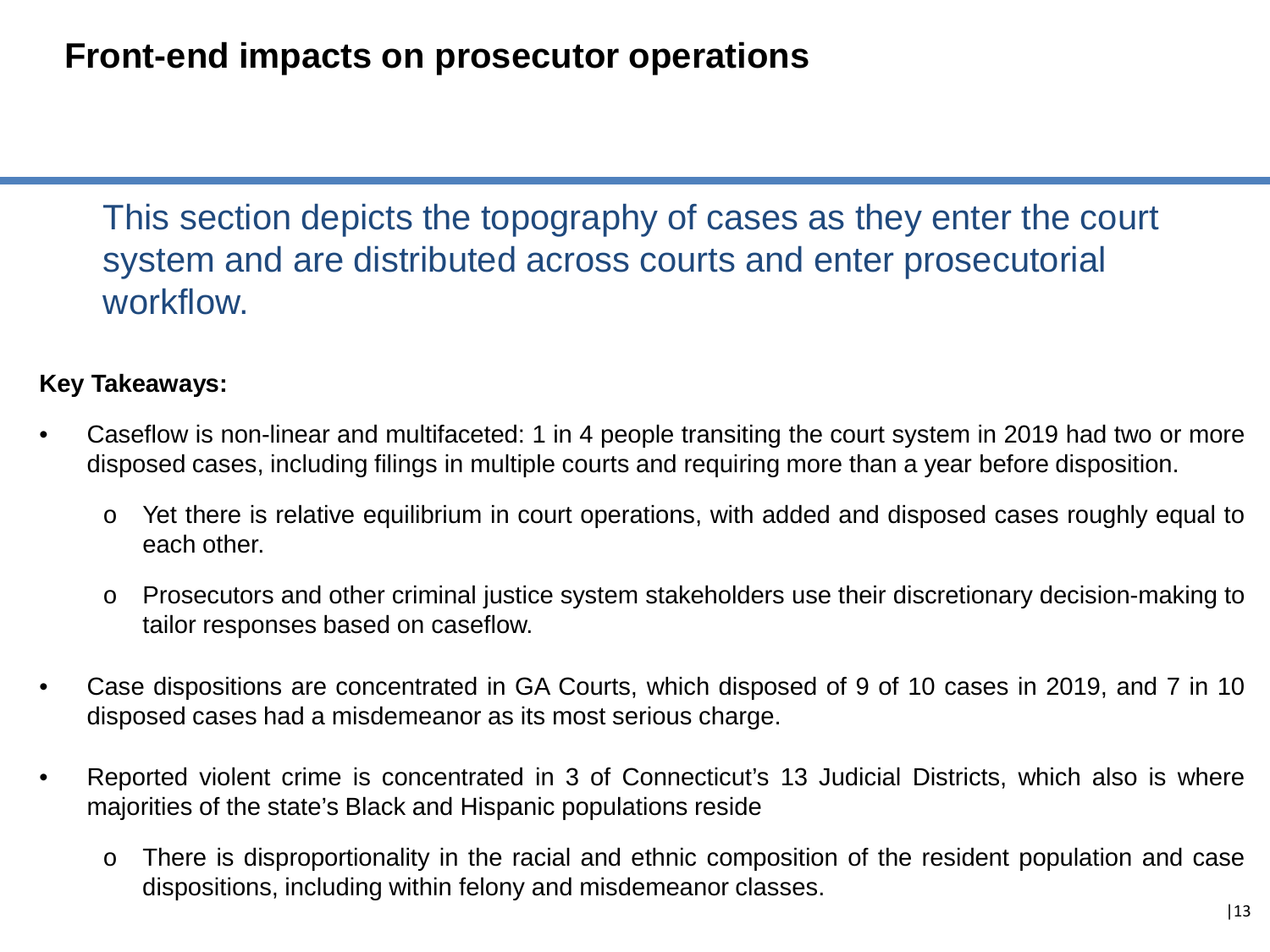### **For today's presentation, more than 300,000 lines of data, primarily sourced from the Judicial Branch Court Operations, were analyzed.**

#### **The dataset consists of all criminal and motor vehicle cases closed in CY 2019**

#### **Judicial Branch Court Operations provided the dataset to OPM.**

- For purpose of this analysis, charges original to the docket are reported.
- A case refers to a unique docket number, and an individual person can have multiple cases, but multiple people will not appear on a single case
- Sources for slides are this dataset unless otherwise indicated.

#### **The dataset consists of:**

300,074 rows of data

124,493 cases (unique docket numbers)

81,133 individual people\*

1,224 separate statutes cited

56,568 charges resulted in convictions

22,778 dockets linked to diversionary programs

\*Based on matching estimate using names, date of birth, and other identifying information.

Source: Slides in this presentation, unless cited otherwise, include analysis of Judicial Branch Court Operations data provided to OPM.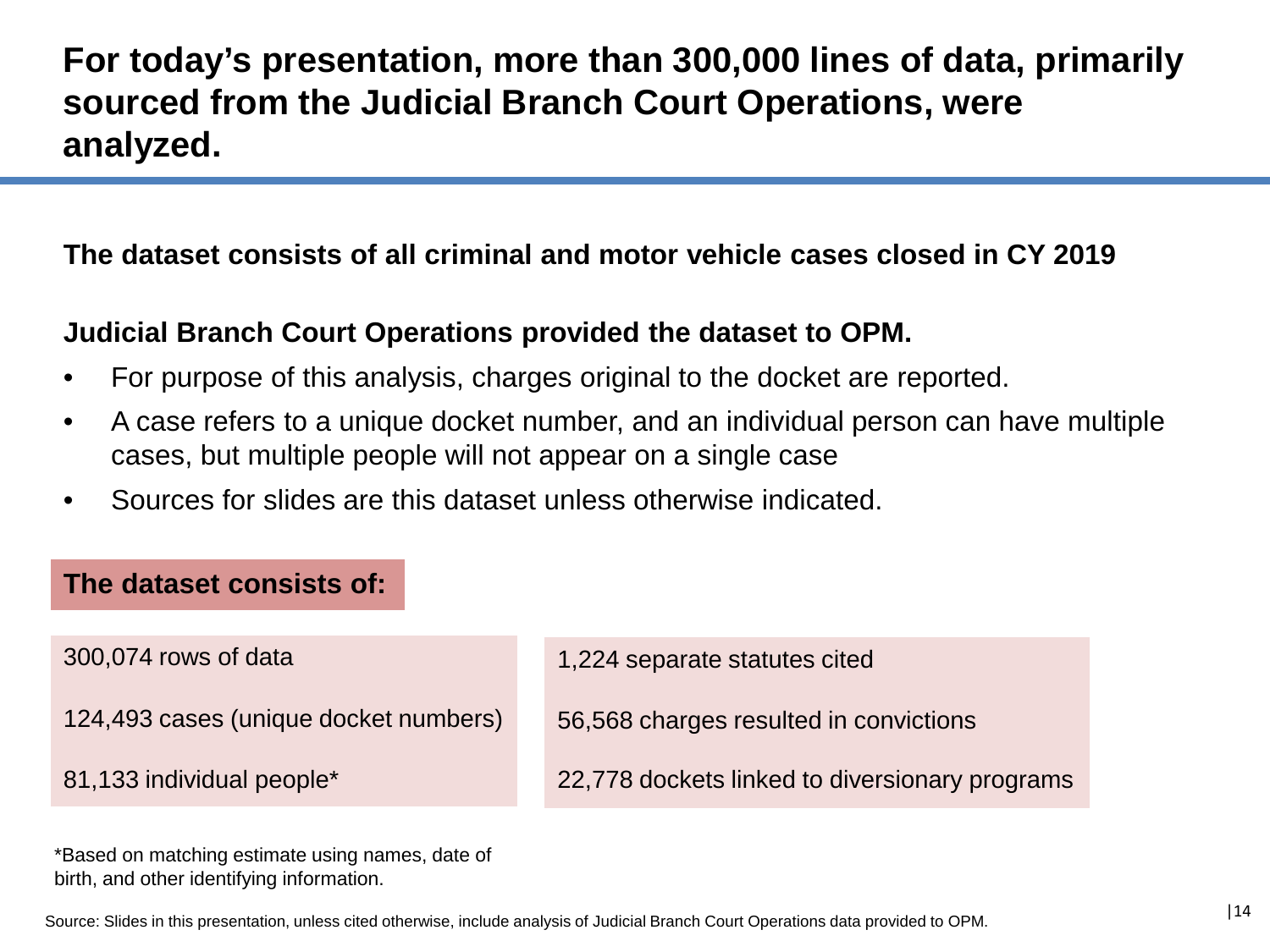**A person may have numerous pending charges and cases, spanning months or years, even in front of multiple courts, before being resolved with multiple dispositions.**

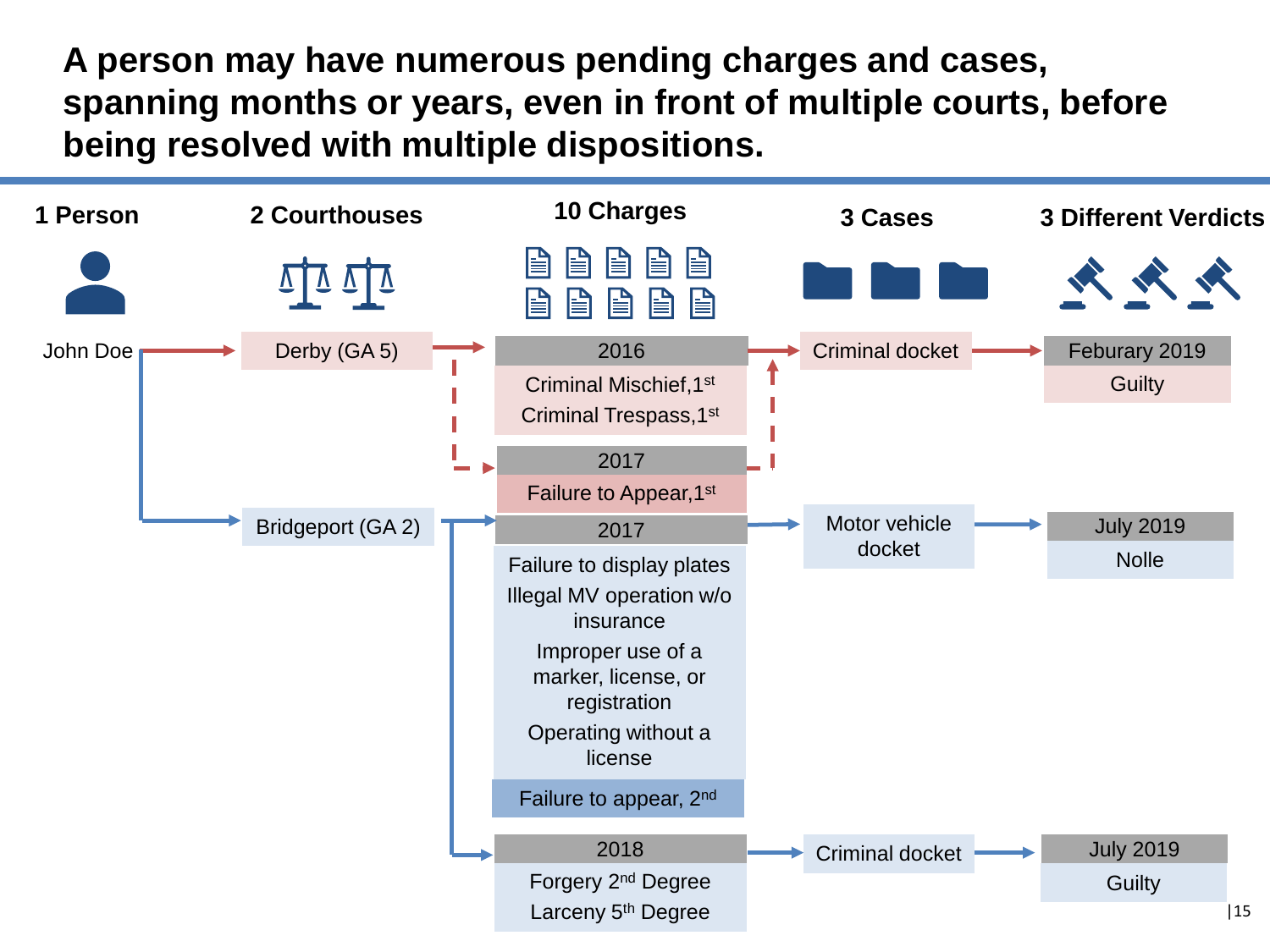## **27% of people transiting the court system in 2019 had more than one disposed case.**

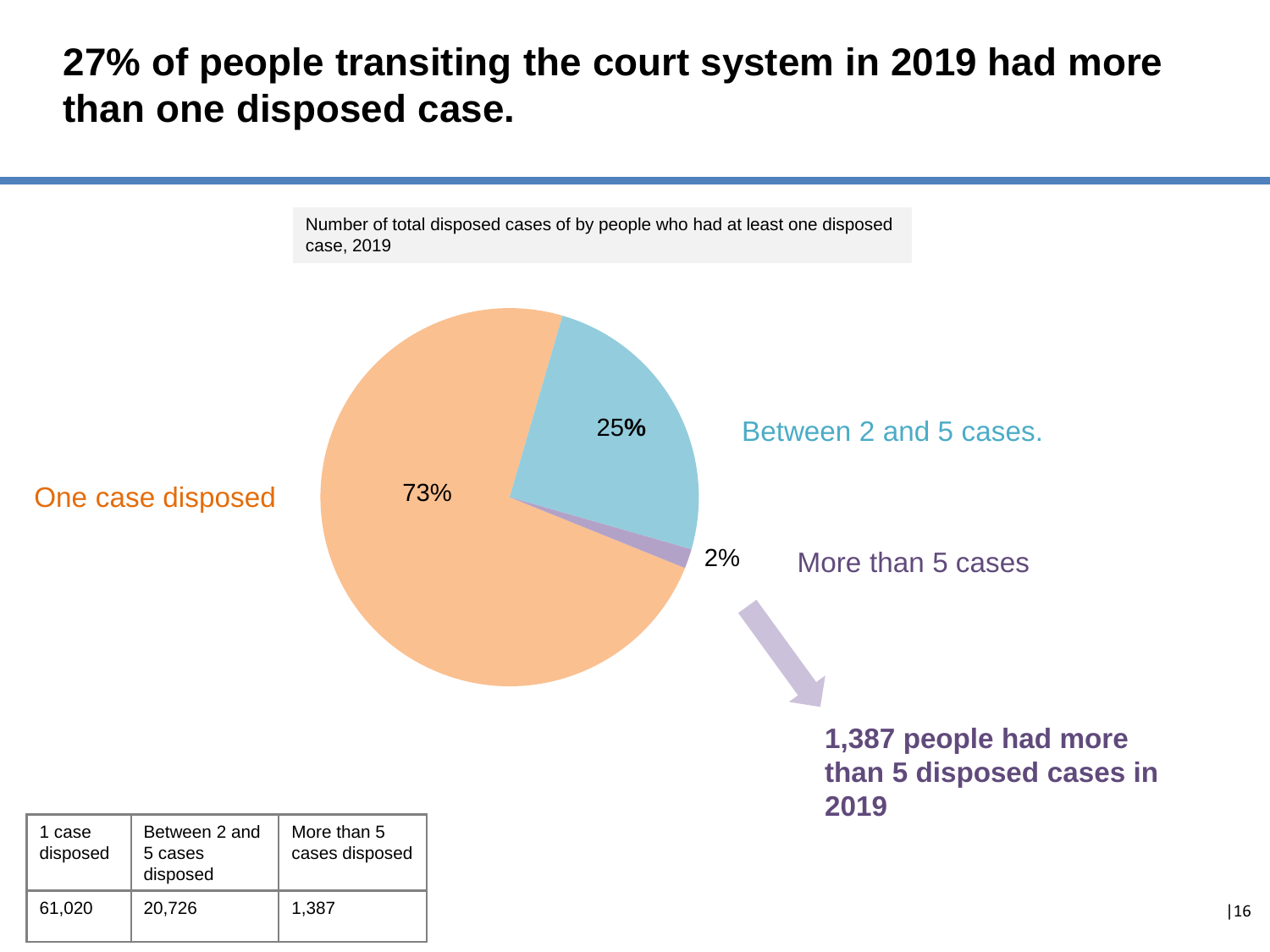**Although some cases, with serious or multiple charges, may span multiple years before disposition, there is relatively close equilibrium annually between added and disposed cases.** 

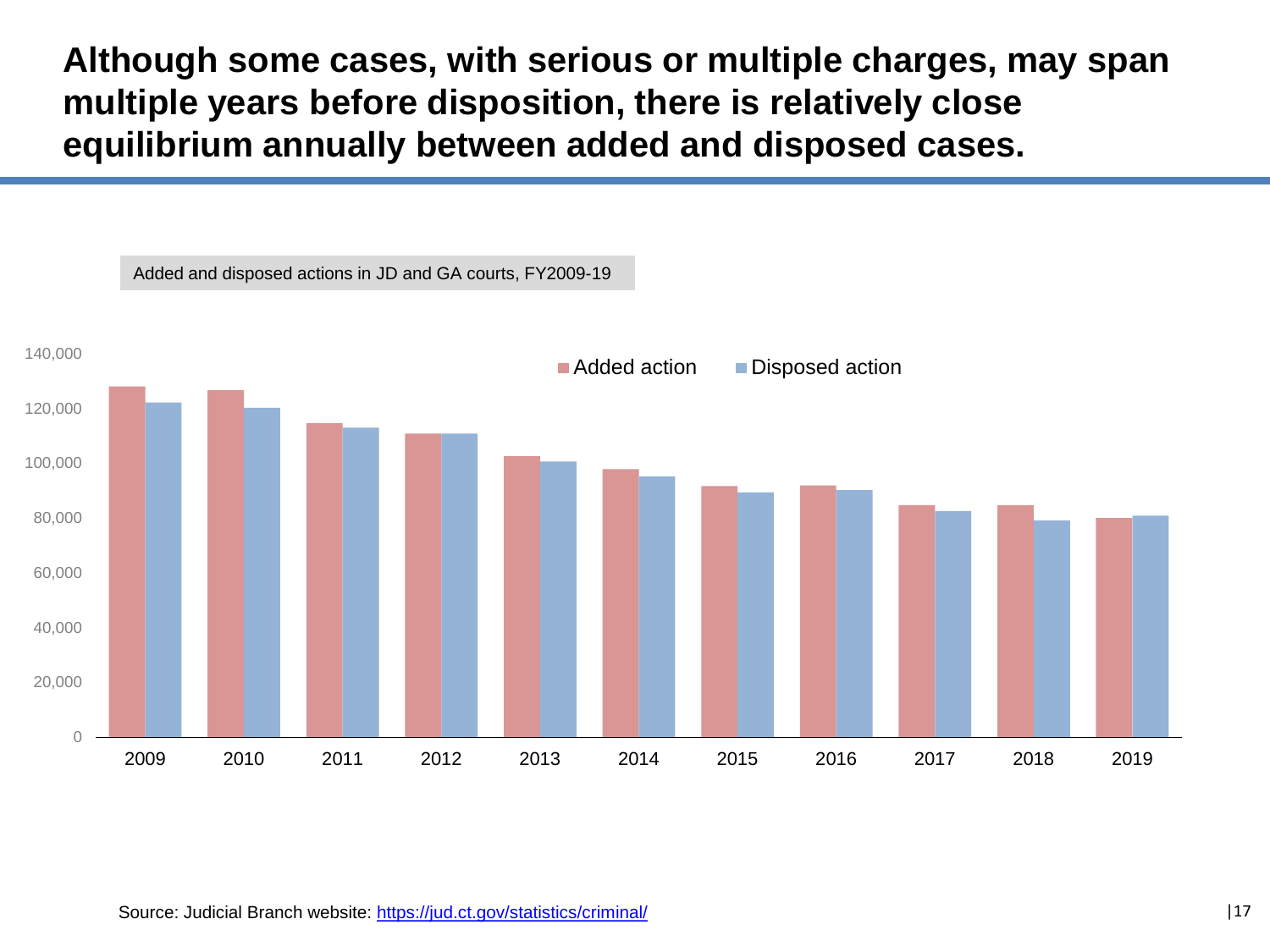#### **Most volume flows through the GA courts: 94% compared to 2% in JDs.**

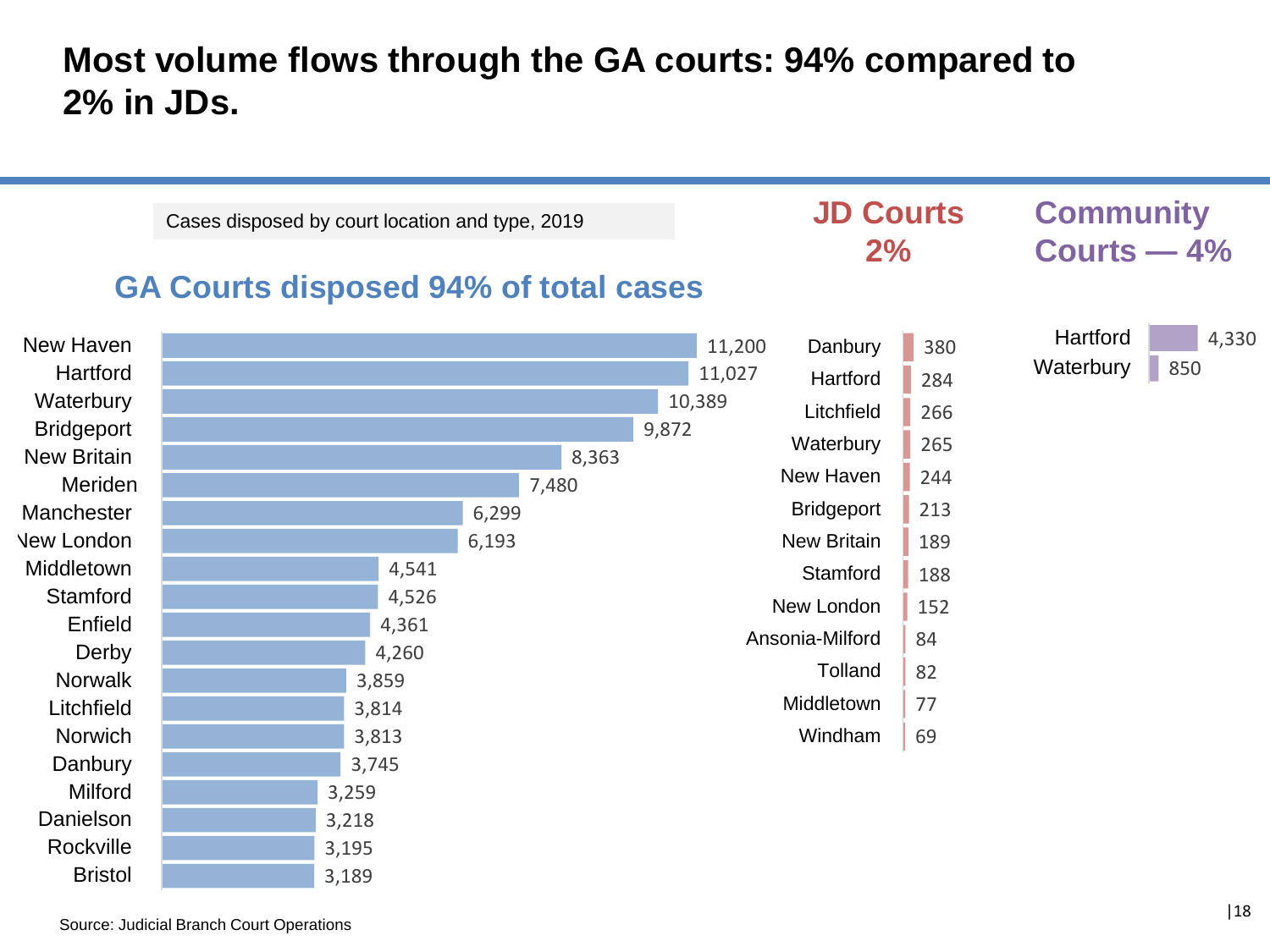**Cases move slower in JD courts, reflecting the heightened seriousness and array of charges, than in GA and Community Courts.** 



In JD courts, only 13% of disposed case in 2019 were opened the same year,

Compared to 47% in the GA Courts and

71% in the Community Courts.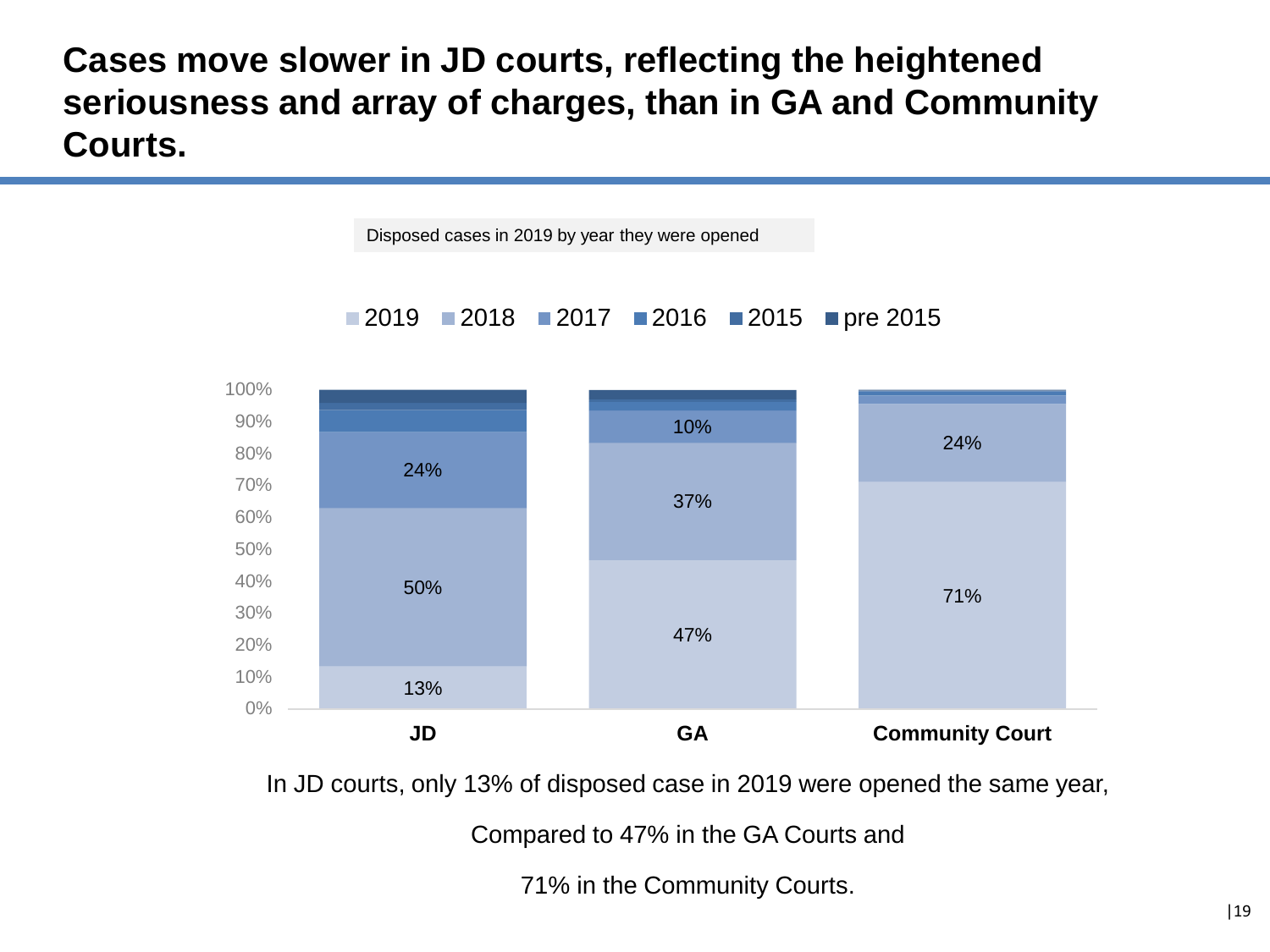#### **In 2019, 71% of disposed cases had a misdemeanor as the most serious charge at the start of the case.**

Disposed cases by most serious charge at the start of the case: felony, violation/infraction, and misdemeanor by class, 2019.



In 2019, the most serious charge on a case was most frequently a Misdemeanor A, followed closely by misdemeanor C.

Both groups were larger than all felonylevel cases combined.

| Felony | Viol./Inf<br>ract. | Misd.  |        | В      | ັ      |       | Unclass |
|--------|--------------------|--------|--------|--------|--------|-------|---------|
| 23,780 | 11.992             | 88,510 | 34,141 | 14.211 | 30,650 | 8,365 | 1.127   |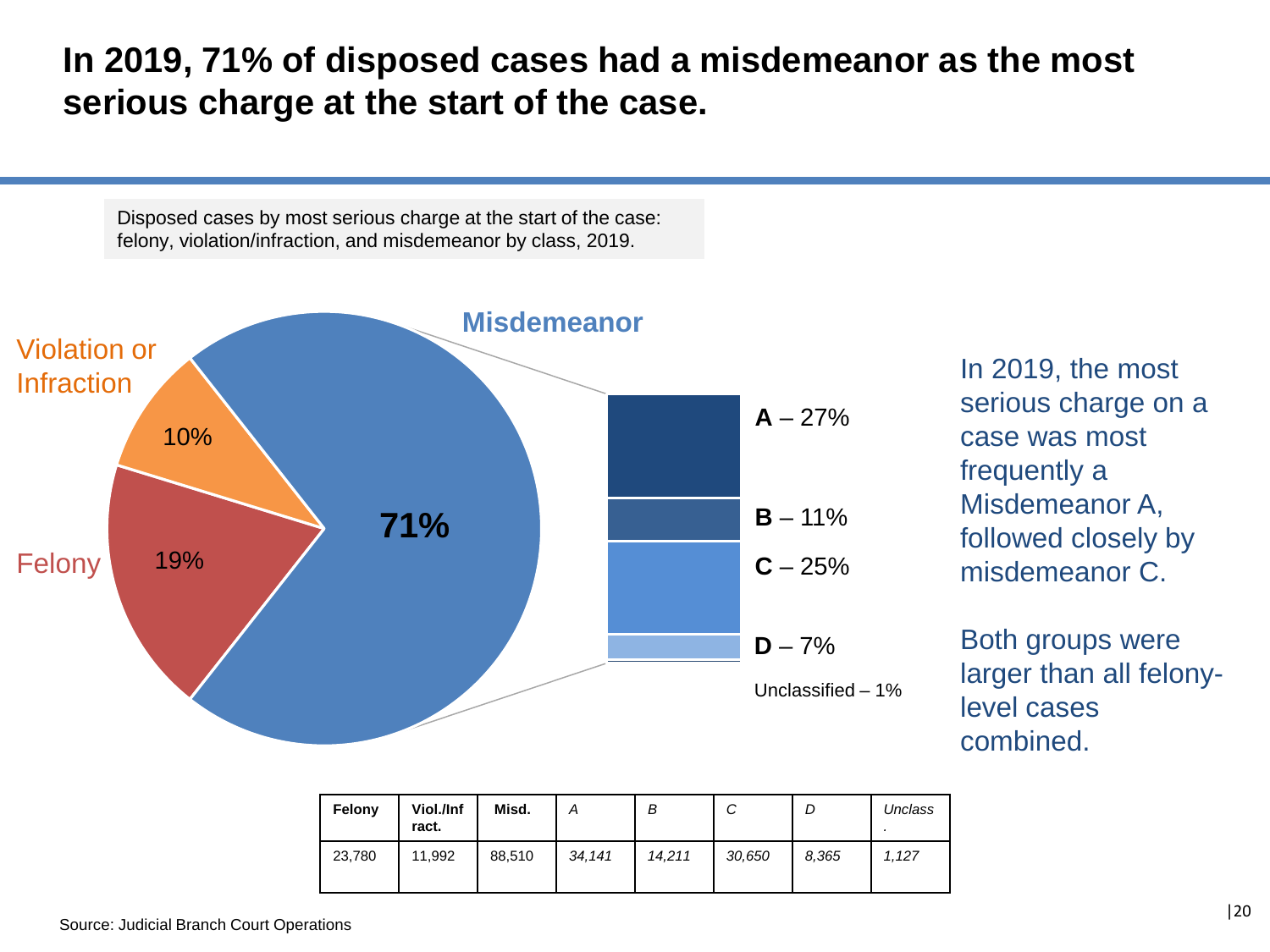**19% of disposed cases had a felony as the most serious charge at the start of the case.**

Disposed cases by most serious charge at the start of the case: felony, violation/infraction, and misdemeanor by class, 2019.



| Misd.  | Viol./<br>Infract. | Felony |     | B     | С     |        |     | Unclass. |
|--------|--------------------|--------|-----|-------|-------|--------|-----|----------|
| 88,510 | 11,992             | 23,780 | 321 | 1,847 | 6,144 | 11,226 | 297 | 3.945    |

Felonies skew toward lower-level classes.

Felony Ds are nearly half of all felony cases.

Unclassified felonies are also large subset of felonies.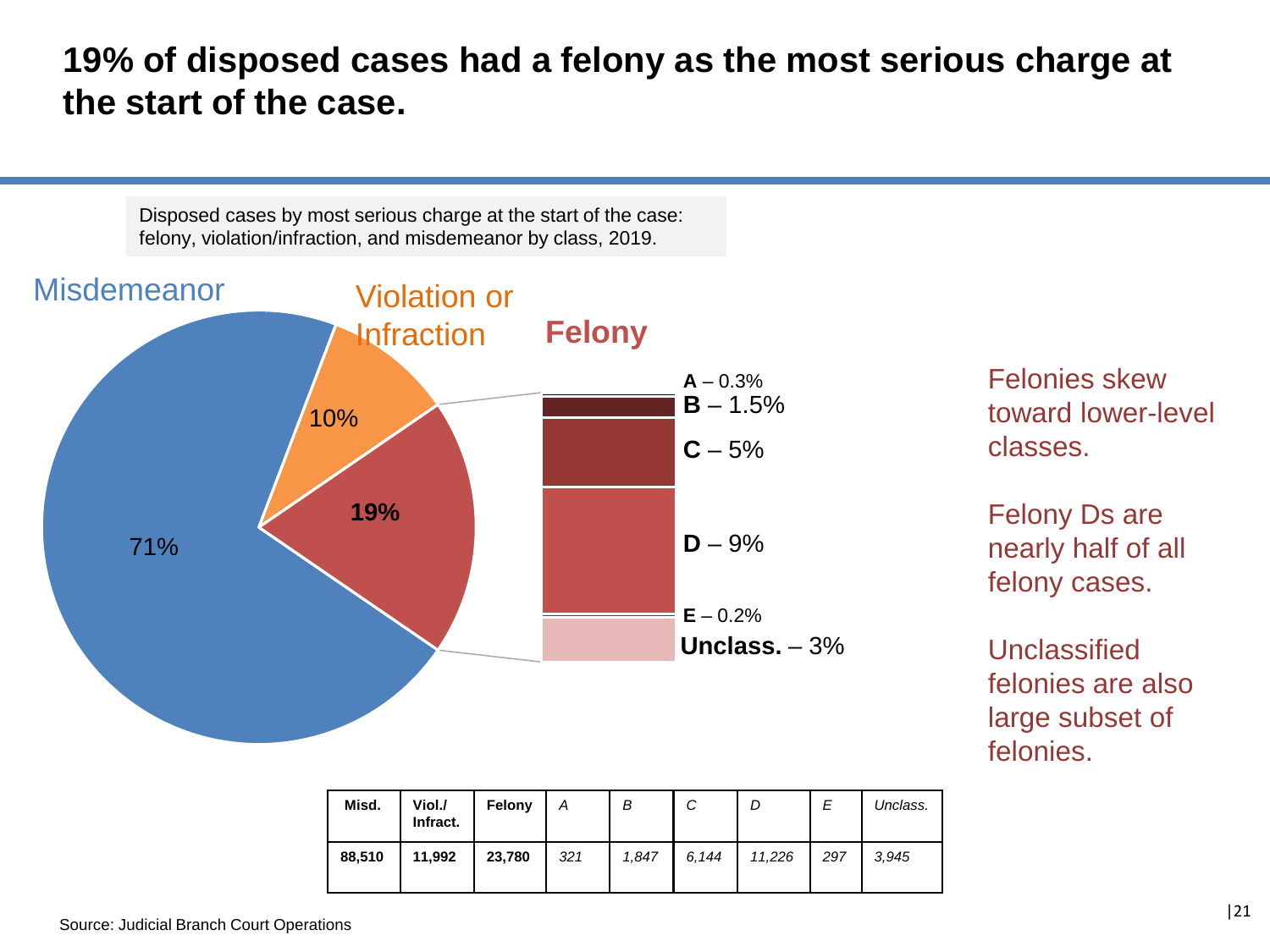#### **Distribution of cases disposed in 2019 by most serious charge at the start of the case.**

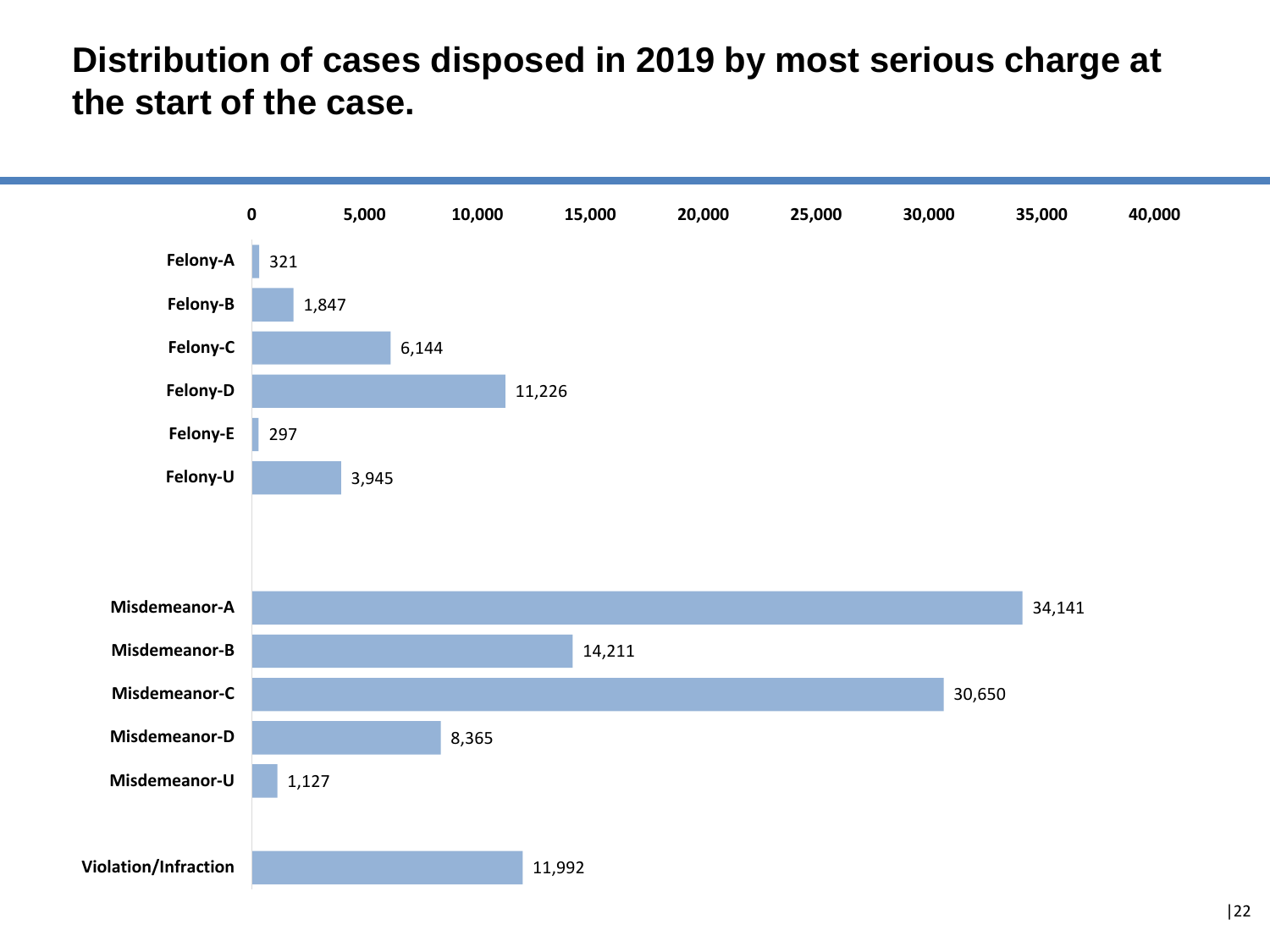#### **The three most common original charges for cases that were disposed in 2019 by felony and misdemeanor class.**

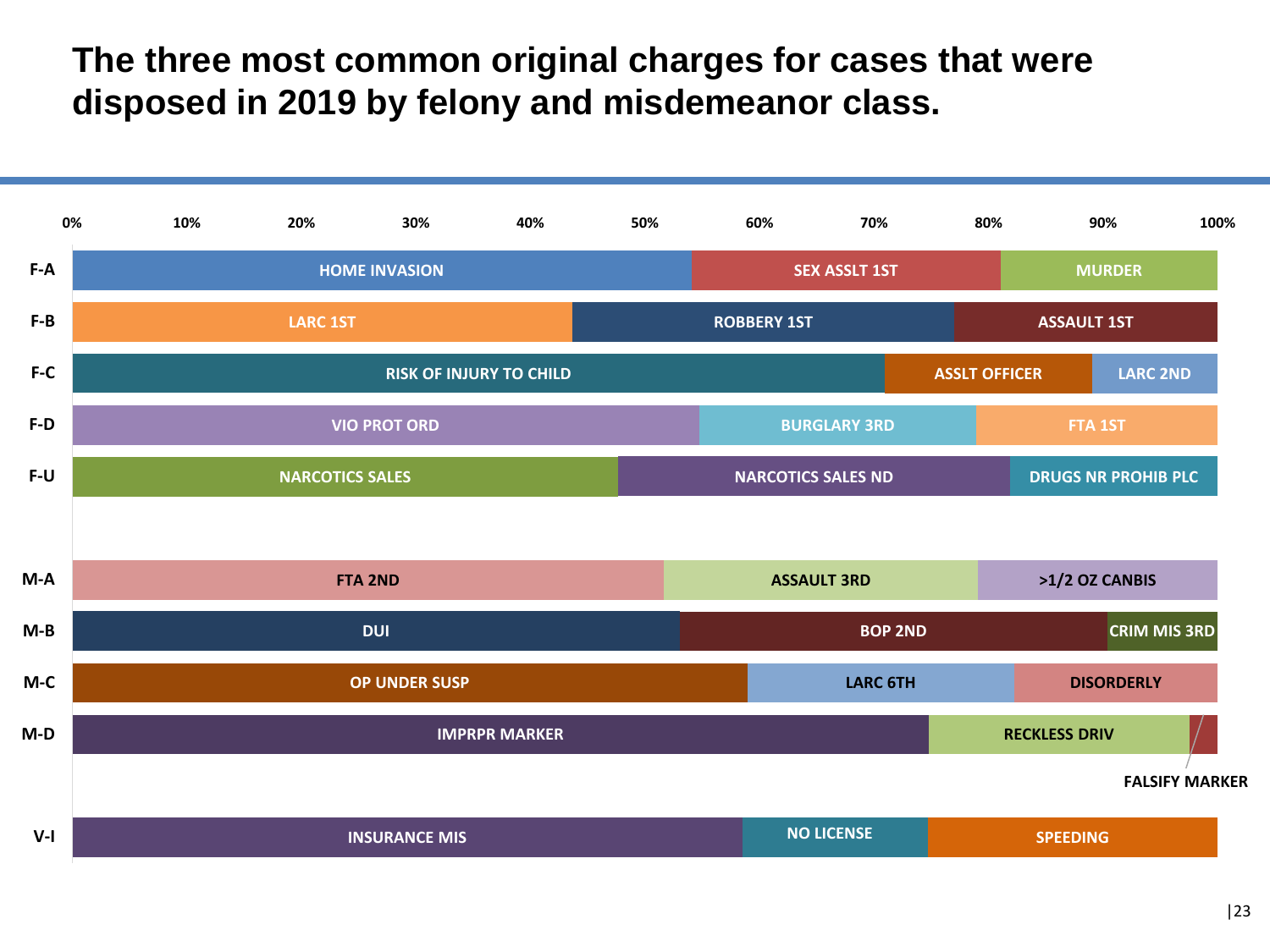#### **The racial and ethnic composition of the state resident population is disproportionate to that of disposed cases, with further variation by felony and misdemeanor classes.**

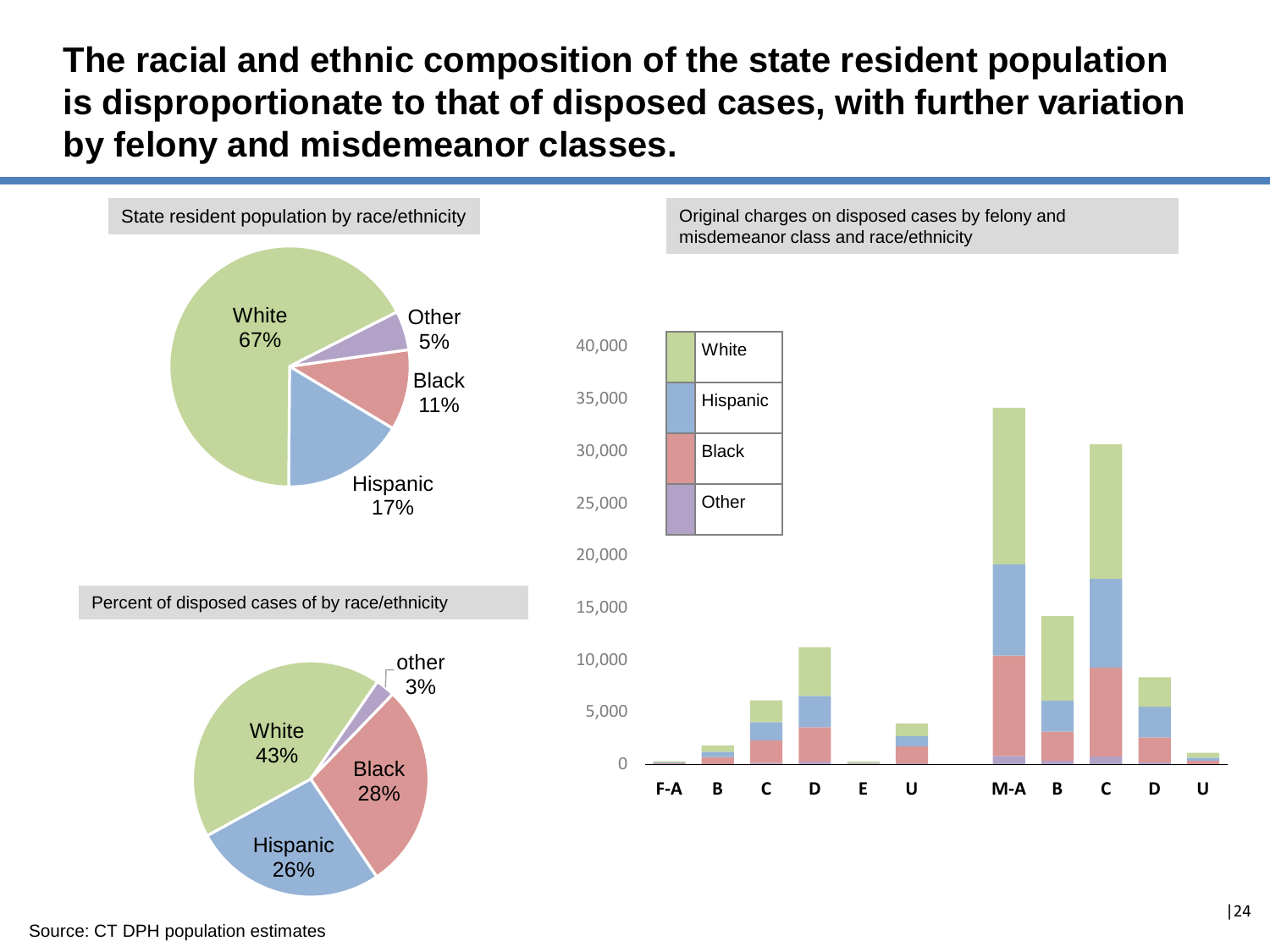### **Patterns in original charges on disposed cases among Black, Hispanic, and white defendants.**

Percent of all disposed cases by race and ethnicity

| White        | 43% |
|--------------|-----|
| Hispanic     | 26% |
| <b>Black</b> | 28% |

Black defendants are overrepresented among original charges on felony case dispositions compared to their portion of total disposed cases.

Hispanic defendants show a greater level of parity across the classes.

The distribution of white defendants skews more heavily toward misdemeanor cases than the other demographic groups.

Percent of disposed cases by felony and misdemeanor original charges among Black, Hispanic, and white defendants, 2019

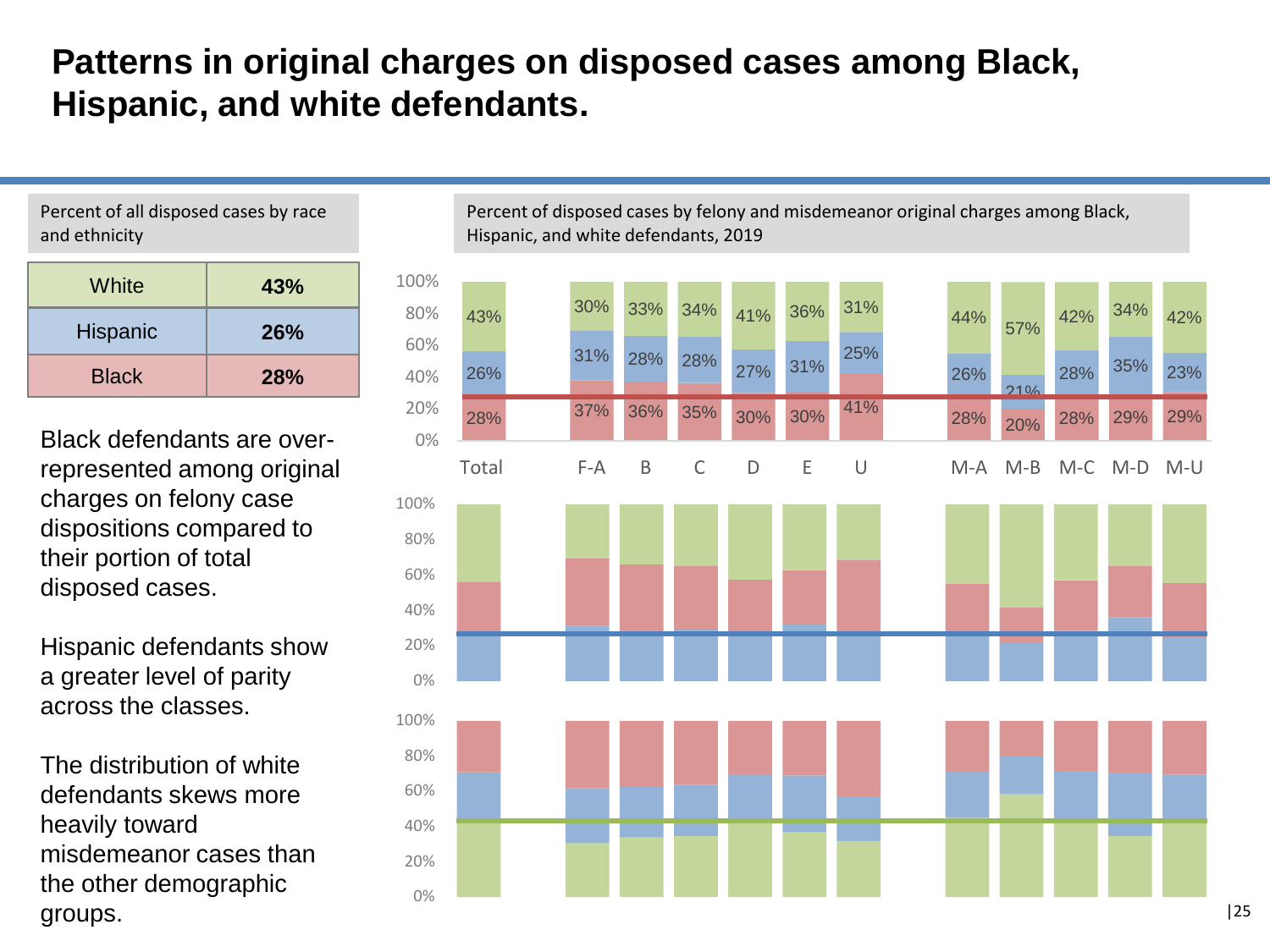**The majority of reported violent crime occurs in 3 Judicial Districts, which also are where large portions of the state's Black and Hispanic populations are concentrated.**



Source: Information provided from DCJ to OPM. DESPP "Crime in Connecticut" report, and Department of Public Health 2014 Health Information Systems estimates. FBI UCR violent crime includes murder and nonnegligent manslaughter, rape, robbery, and aggravated assault.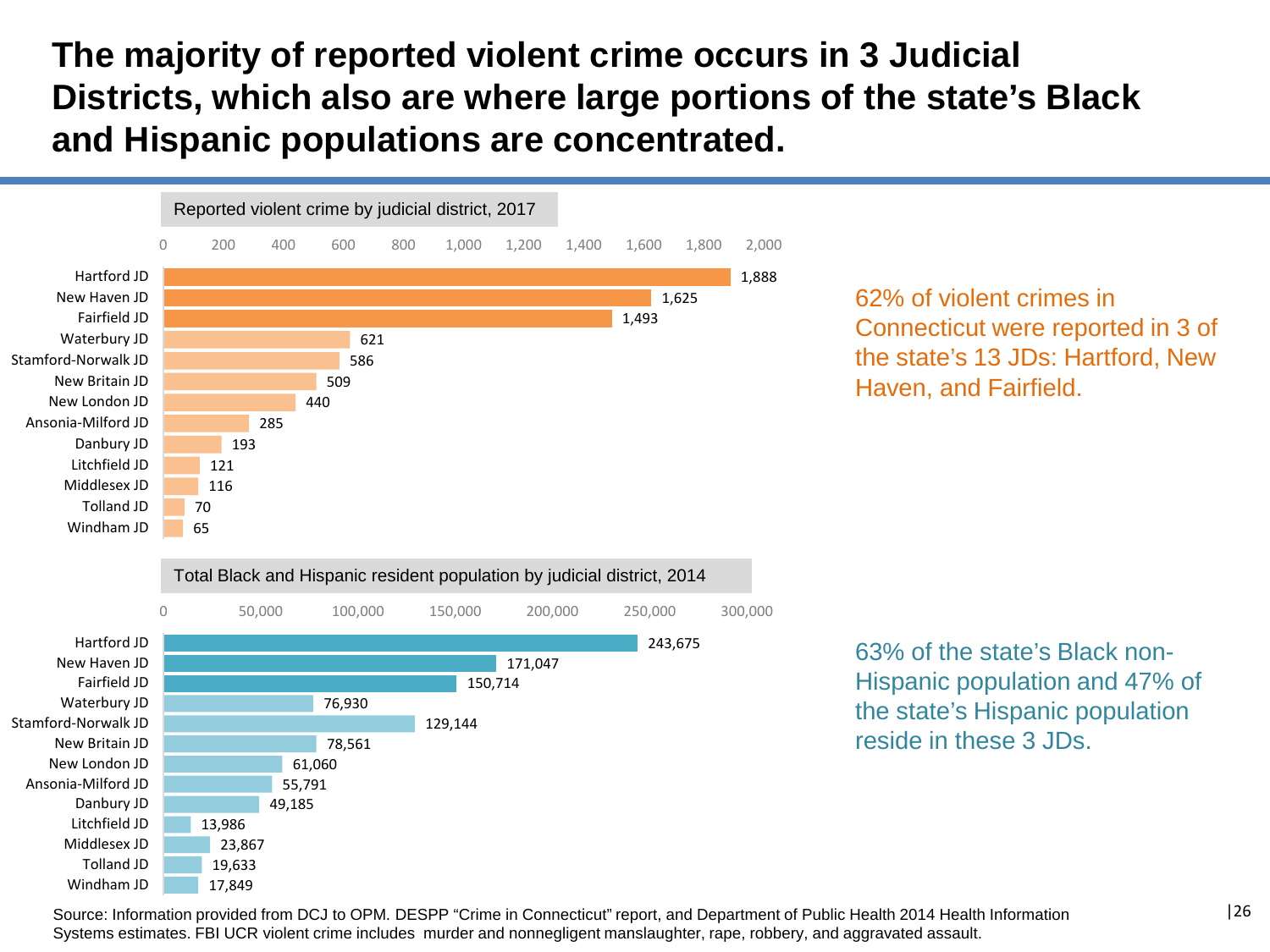# Introduction and overview of Public Act 19-59

## Front-end impacts on prosecutor operations.

**First analysis of prosecutorial caseflow and operations**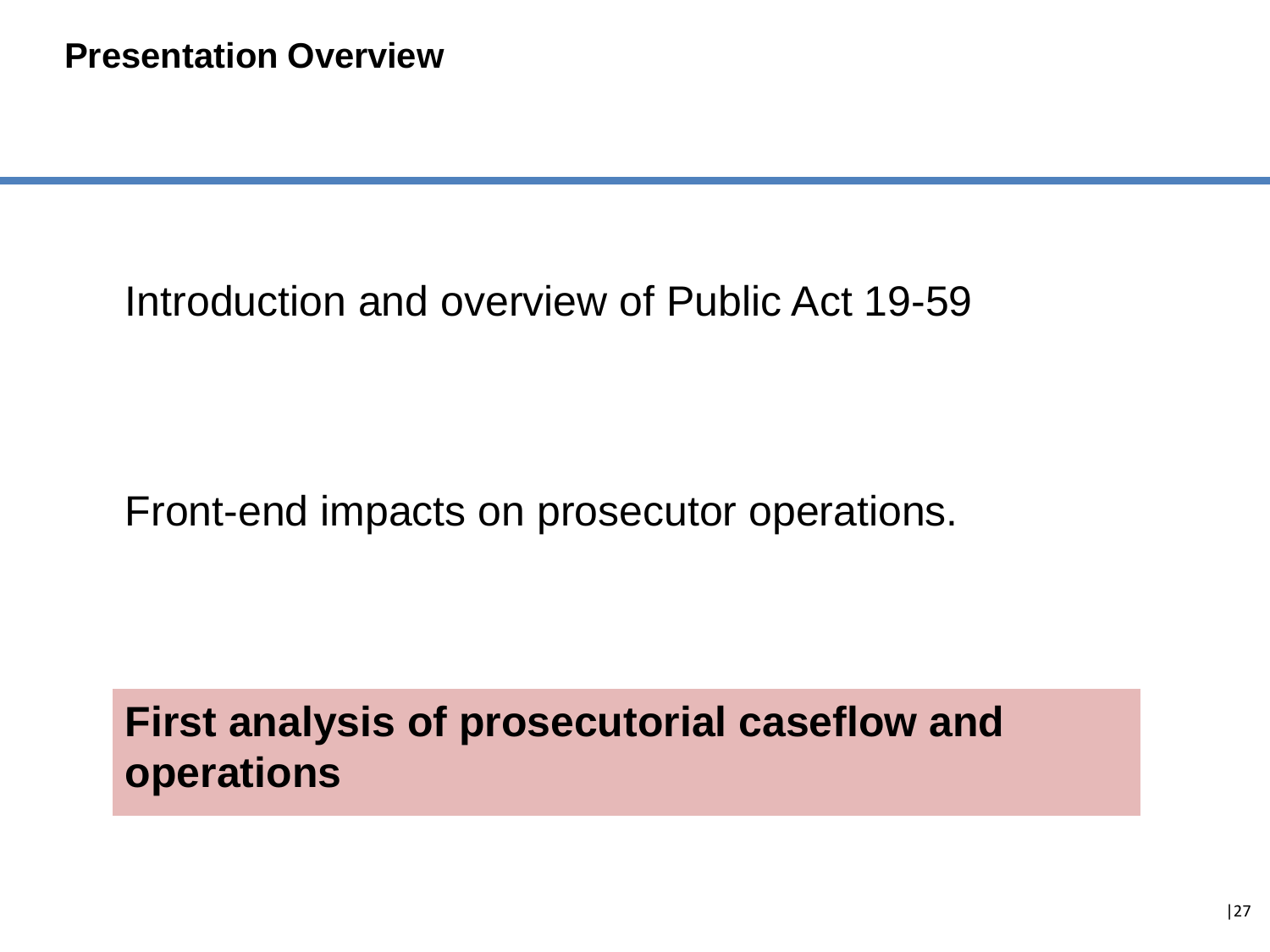# **First analysis of prosecutorial caseflow and operations**

This section uses data to illuminate prosecutors' impact on cases, including using a nolle to no longer prosecute, and identifies a deficiency of information regarding prosecutors' use of non-judicial sanctions.

#### **Key Takeaways:**

- In 2019, a nolle was the most frequent case disposition, 24% larger than guilty verdicts and significantly larger than dismissals.
- A tiny fraction of cases is disposed of at arraignment; most dispositions occur several months later following some degree of case management.
- 18% of cases dispositions involved a referral to a state diversion program.
	- o 7 programs account for virtually all referrals made in 2019.
- A significantly smaller fraction of nolled cases than dismissed cases received a referral to a state diversion program.
	- o Prosecutors' use of non-judicial sanctions, for which no data are collected, is likely to partly explain the difference.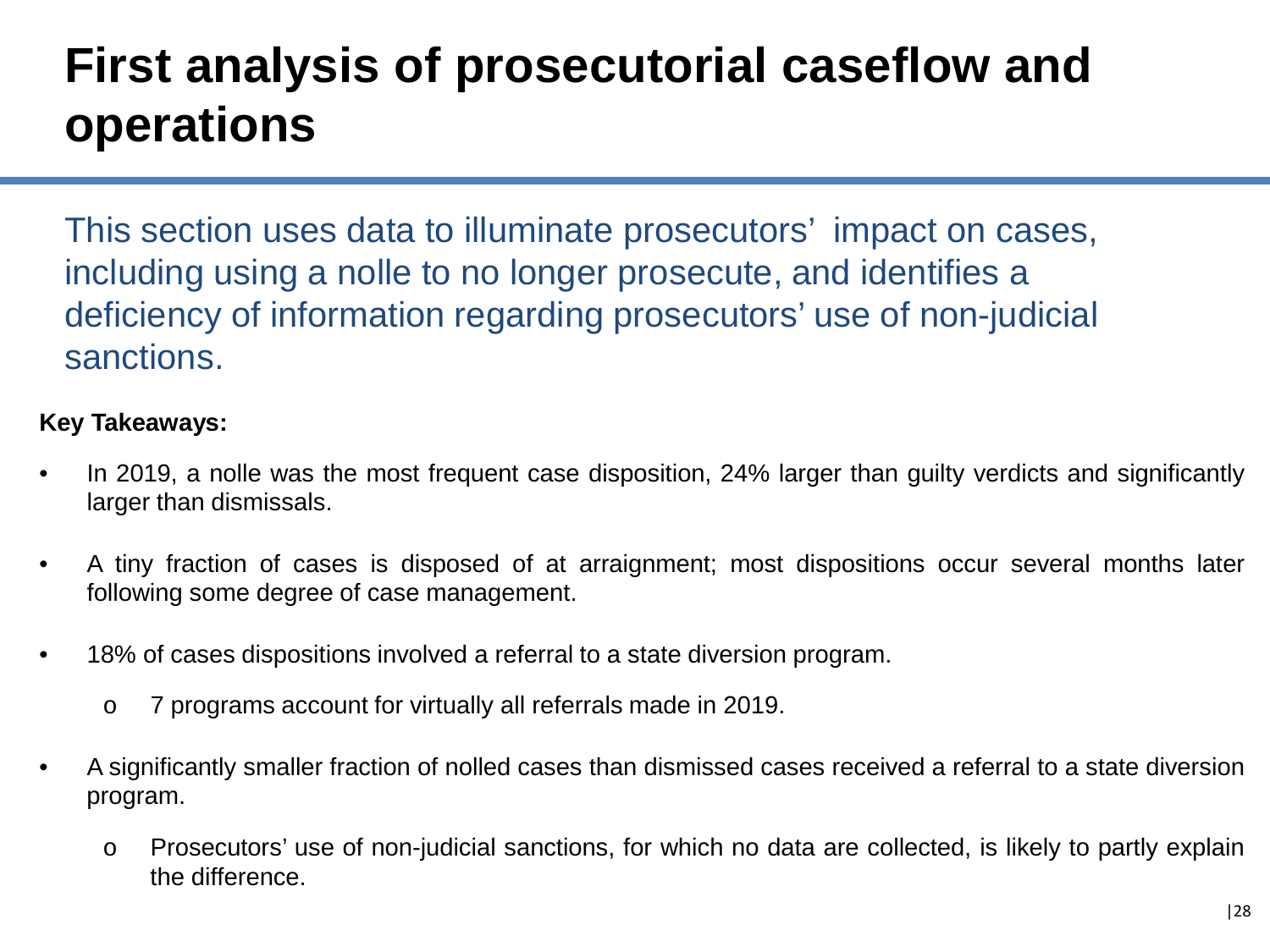**Nolles were the most common verdict among disposed cases in 2019, followed by a guilty, and, distantly, dismissals.**



coded as nolle.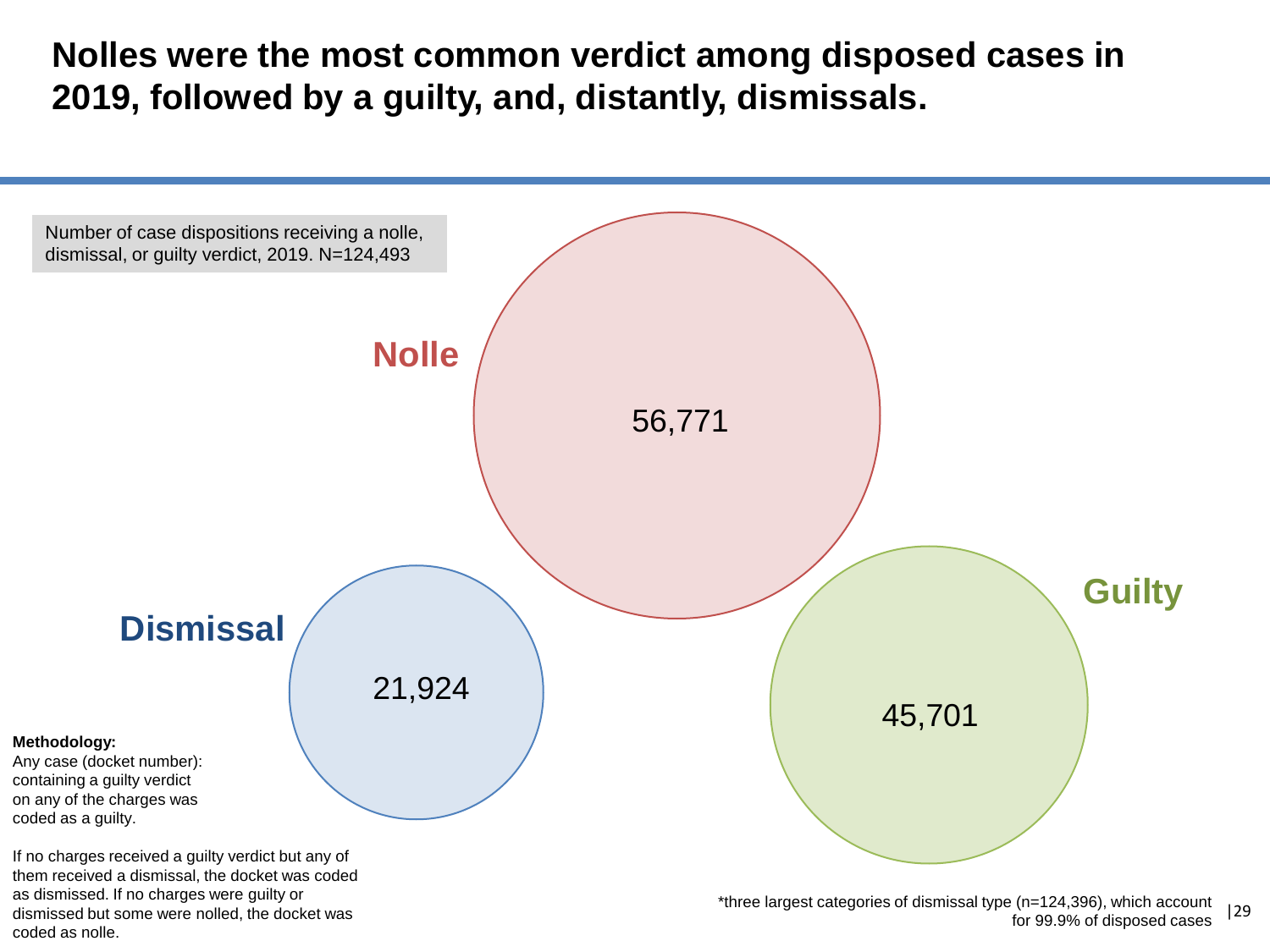### **16% of people with a disposed case in 2019 received multiple verdicts.**

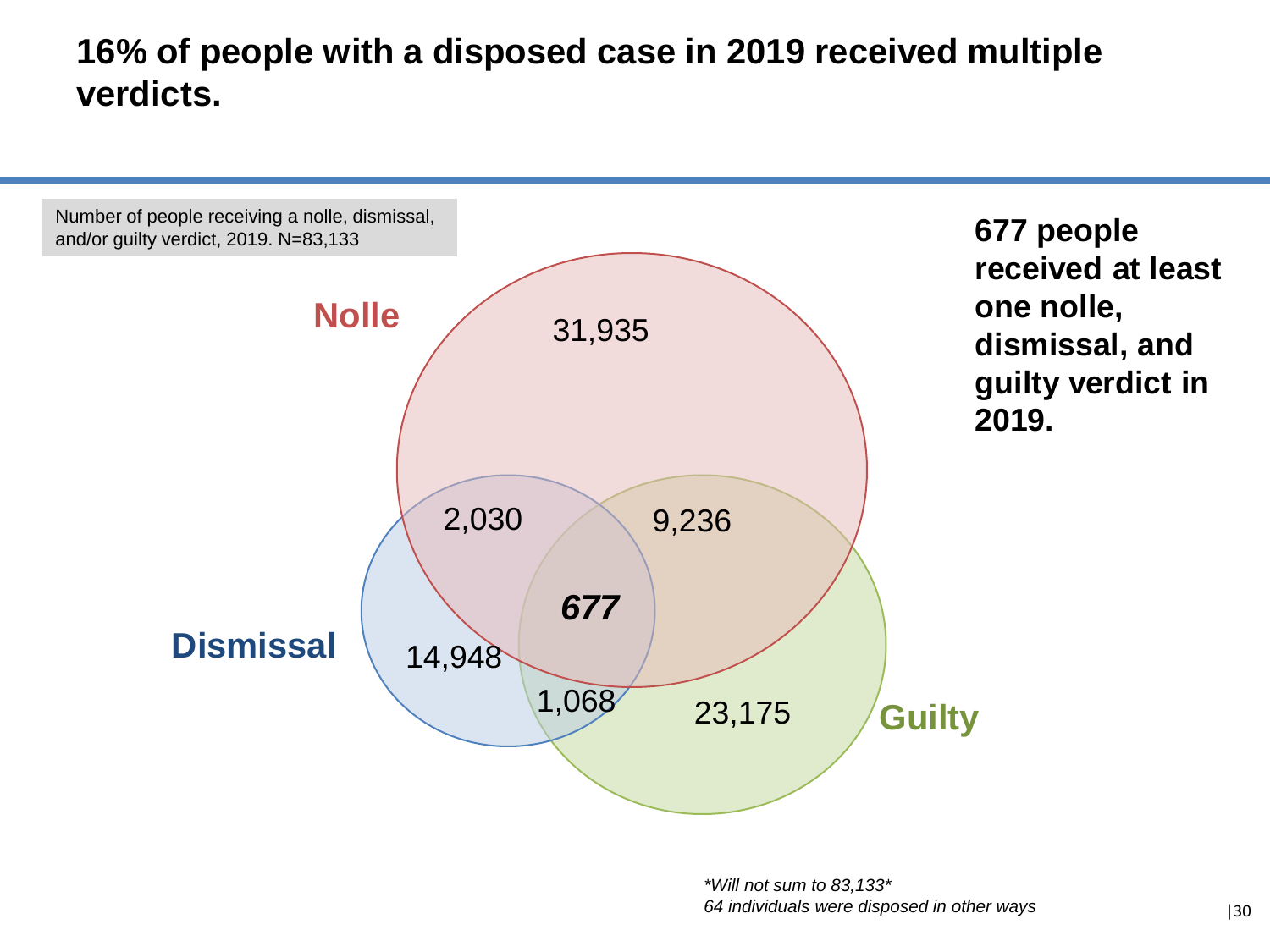#### **Most cases receive a continuance at assignment while work is done on the case prior to disposition occurring months or, even, years later.**



|31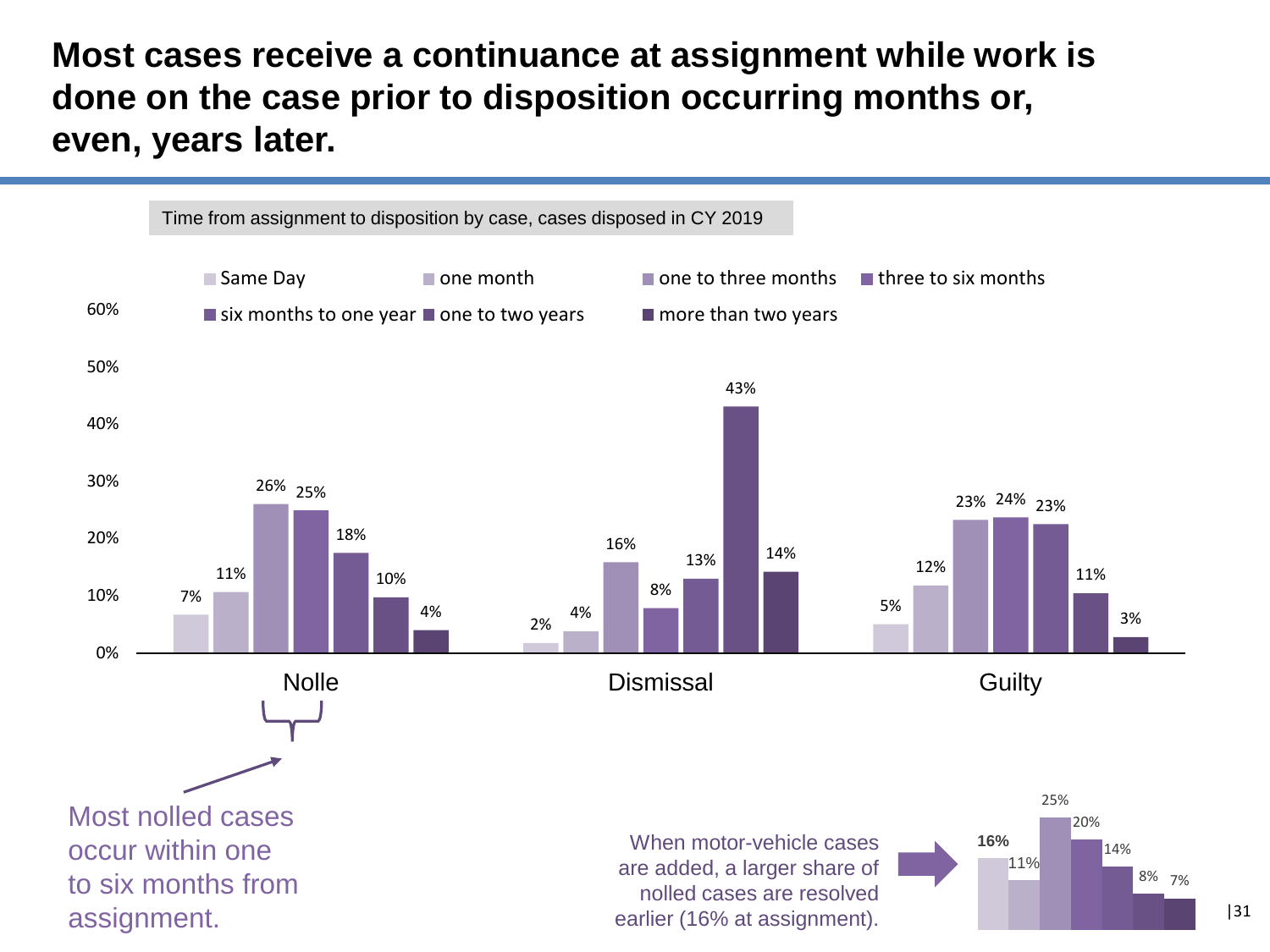#### **18% of all disposed cases, mostly dismissals, included a referral to at least one state diversion program.**

Disposed cases by verdict and referral to program or not, 2019



| No Program Referral | Program Referral |              |        |  |  |
|---------------------|------------------|--------------|--------|--|--|
|                     | Dismissal        | <b>Nolle</b> | Guilty |  |  |
| 101,715             | 17,256           | 2.936        | 2.585  |  |  |

79% of dismissed cases were referred to a state diversion program.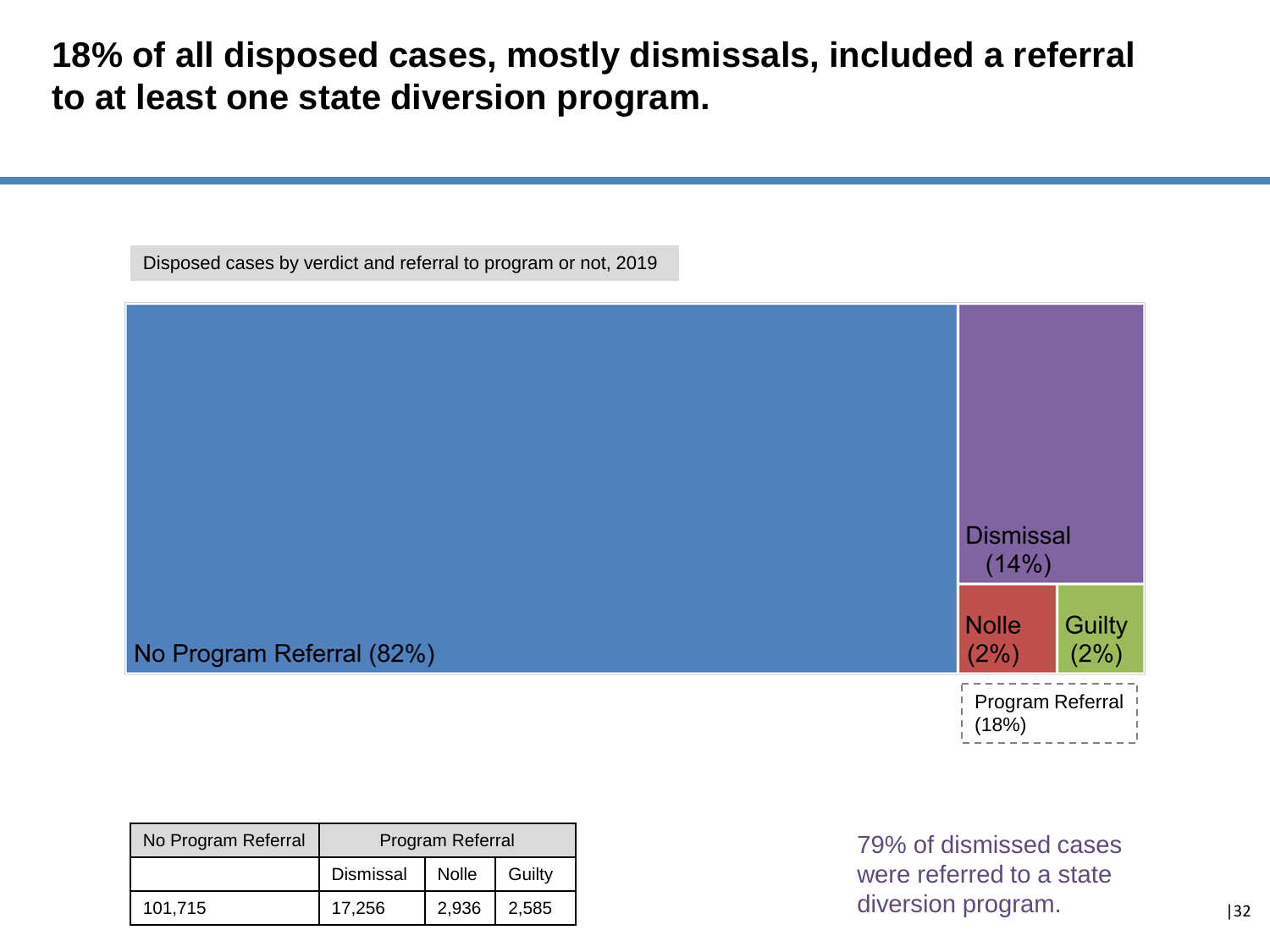#### **6 state diversion programs received virtually all the referrals from dismissed cases.**



|33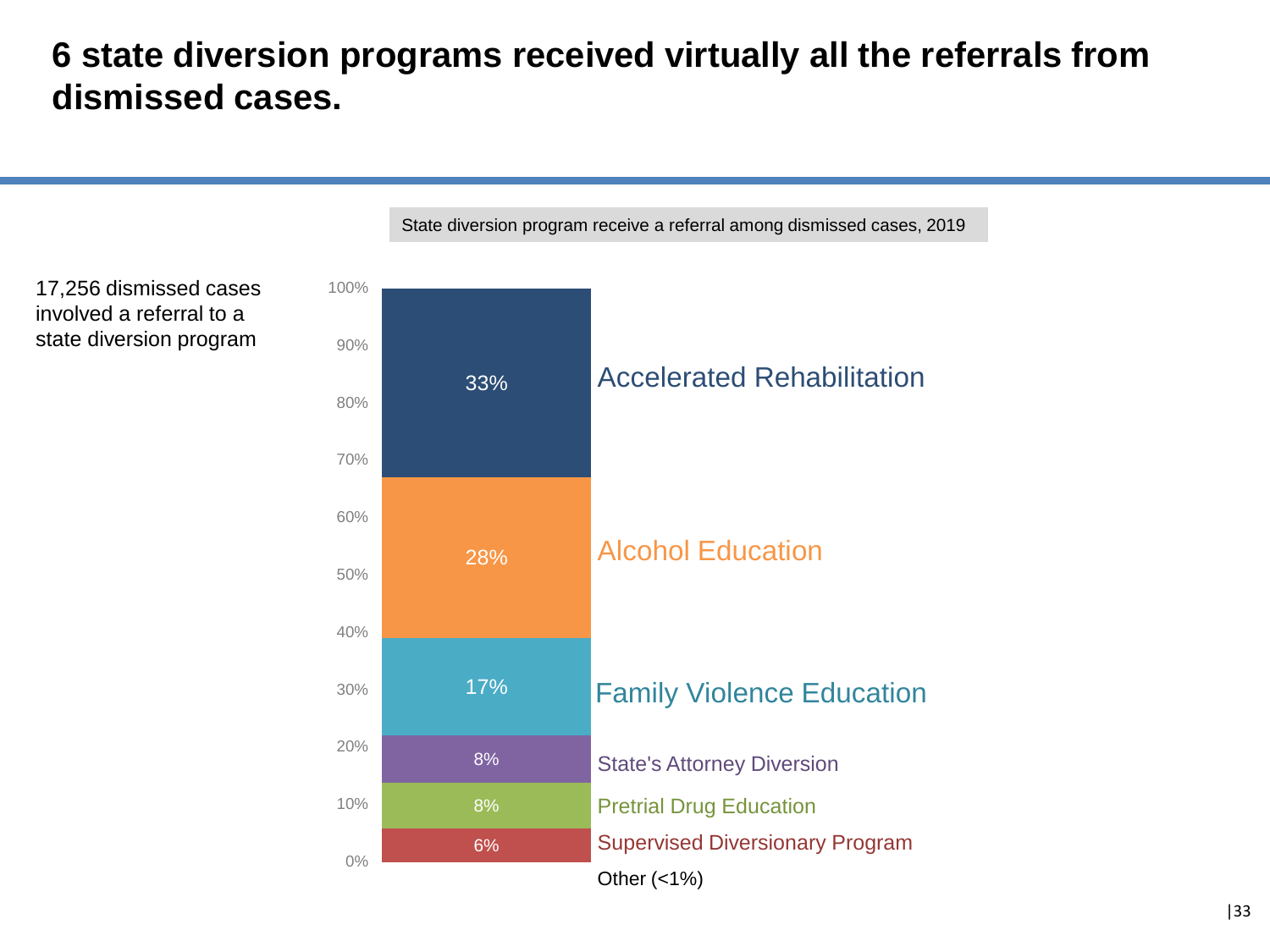## **The nolle ("will no longer prosecute") reflects use of prosecutor-led diversion from the criminal justice system.**

Under prosecutor-led diversion:

"The prosecutor files the case with the court, typically leading to one or more court appearances, until—generally in partnership with the court—the prosecutor suspends the normal adjudication process while a diversion-based alternative takes place."

In Connecticut, because on-site arrests are largely automatically docketed in the criminal court, prosecutor-led diversion is almost all post-filing.

Following a nolle, police, court, and prosecutor records are automatically sealed, then automatically erased 13 months later provided the prosecutor doesn't reopen the case (§54-142a).

#### **Common goals of prosecutor-led diversion:**

- Administrative efficiency and cost savings
- Reducing convictions and collateral consequences.
- Community engagement
- Defendant accountability
- Recidivism reduction
- Rehabilitation.
- Restorative justice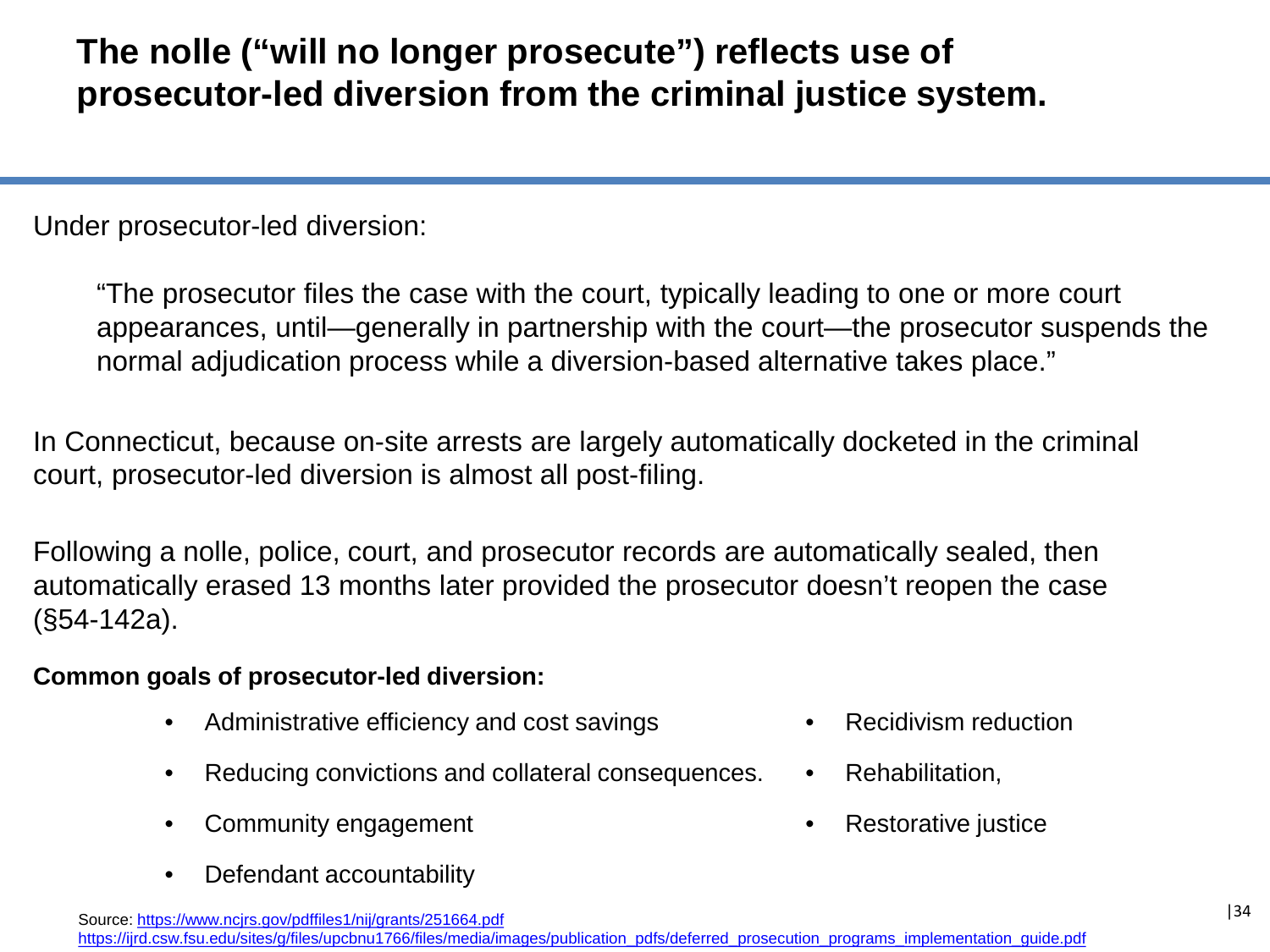### **5% of nolled cases involved a referral to a state diversion program, a plurality of which were referred to State's Attorney's Diversion**

5% 10% 11% 17% 18% 40% 0% 10% 20% 30% 40% 50% 60% 70% 80% 90% 100% Accelerated Rehabilitation Alcohol Education Family Violence Education State's Attorney Diversion Pretrial Drug Education Supervised Diversionary Program Other (1%)

State diversion programs receiving a referral among nolled cases, 2019

5% of the 56,771 nolled cases involved a referral to a state diversion program.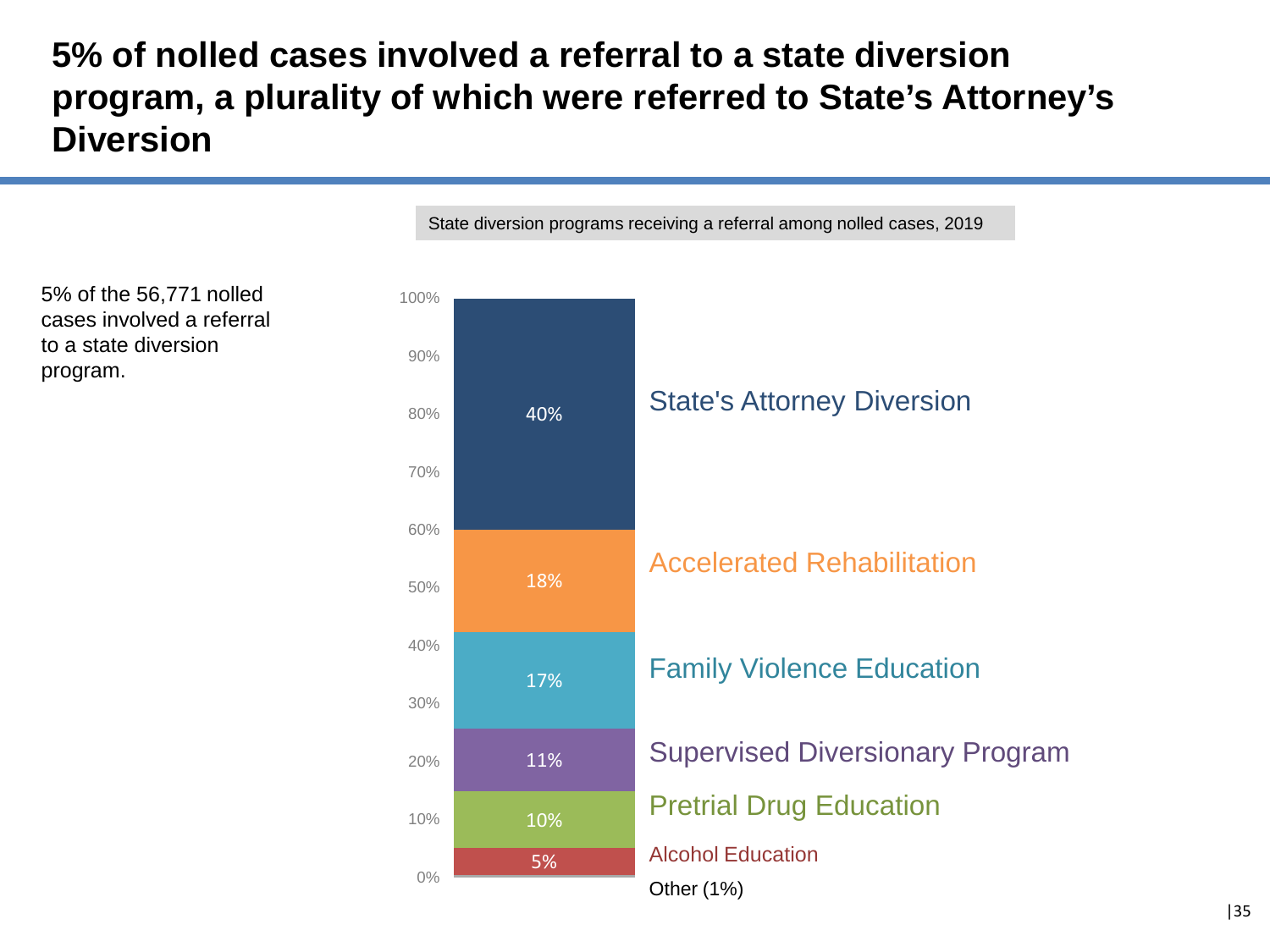#### **Non-judicial sanctions likely play a key role in nolled cases but no data on their use is collected.**

Some portion of nolled cases received a "**non-judicial sanction**," which prosecutors present to defendants as a diversionary option prior to offering a nolle. The role of nonjudicial sanctions explains the lower frequency of state diversion programs among nolled cases compared to dismissals.

Because non-judicial sanctions are a tool employed by prosecutors, the Judicial Branch doesn't not collect related data, resulting in a deficiency of information.

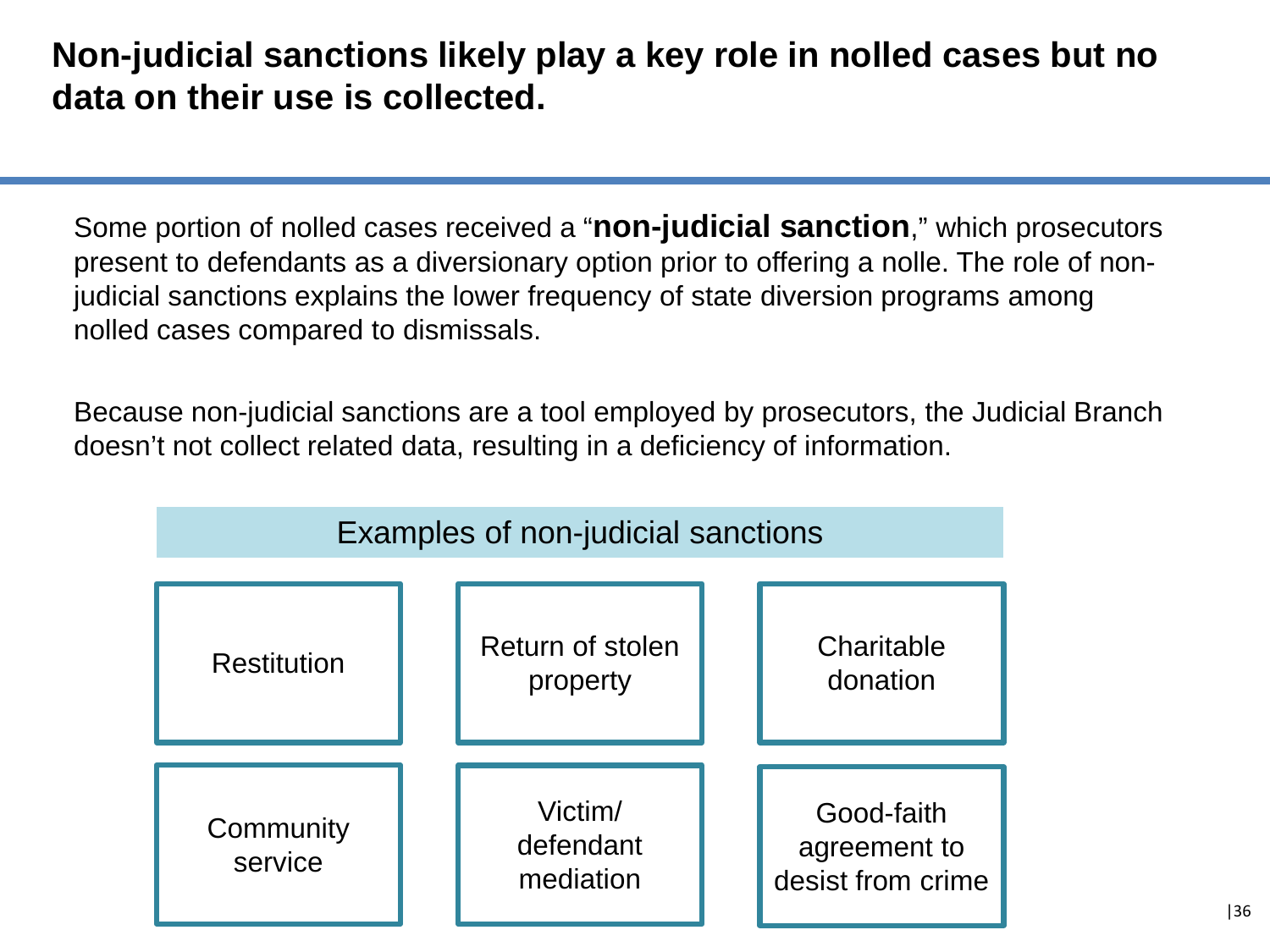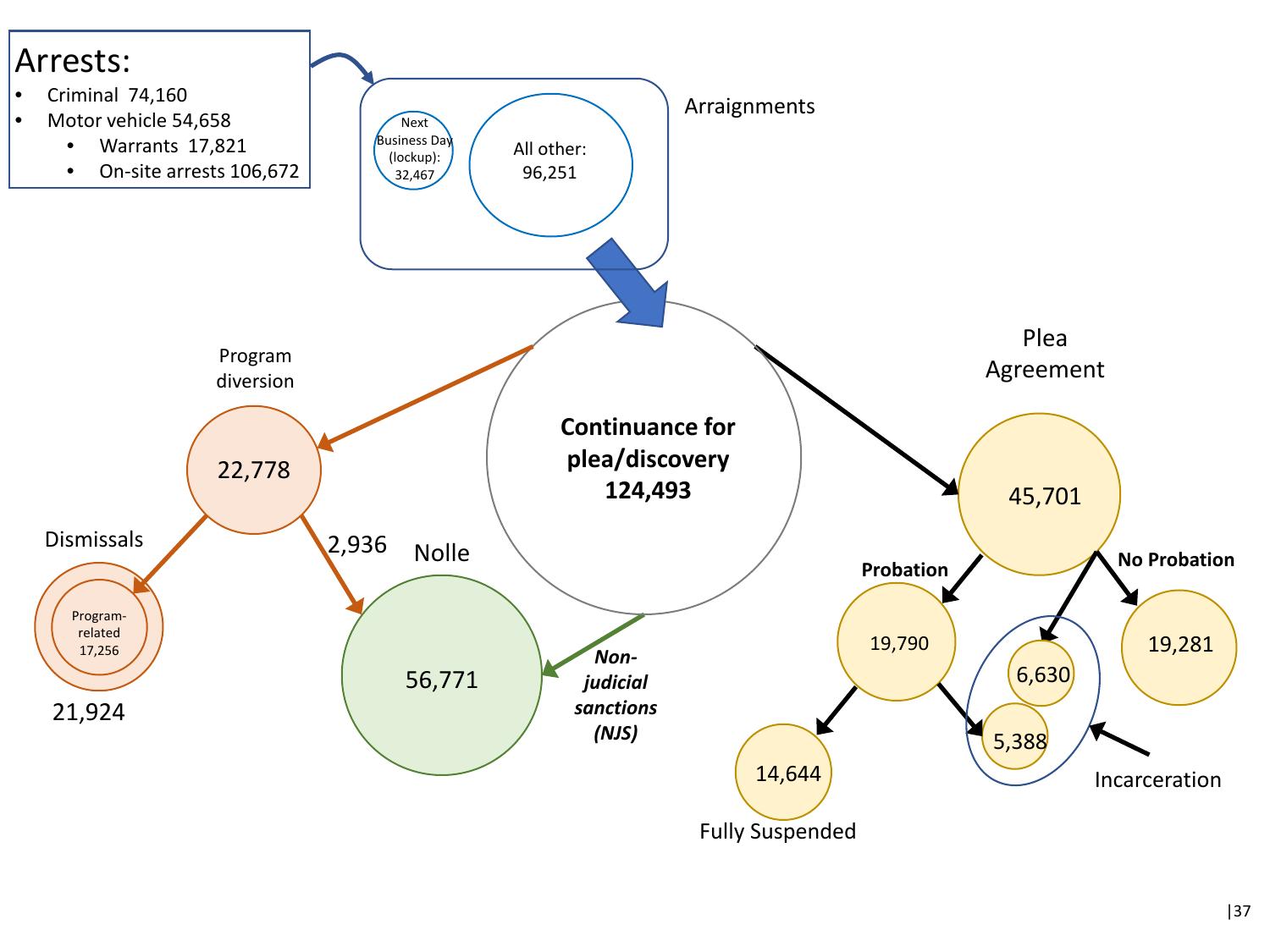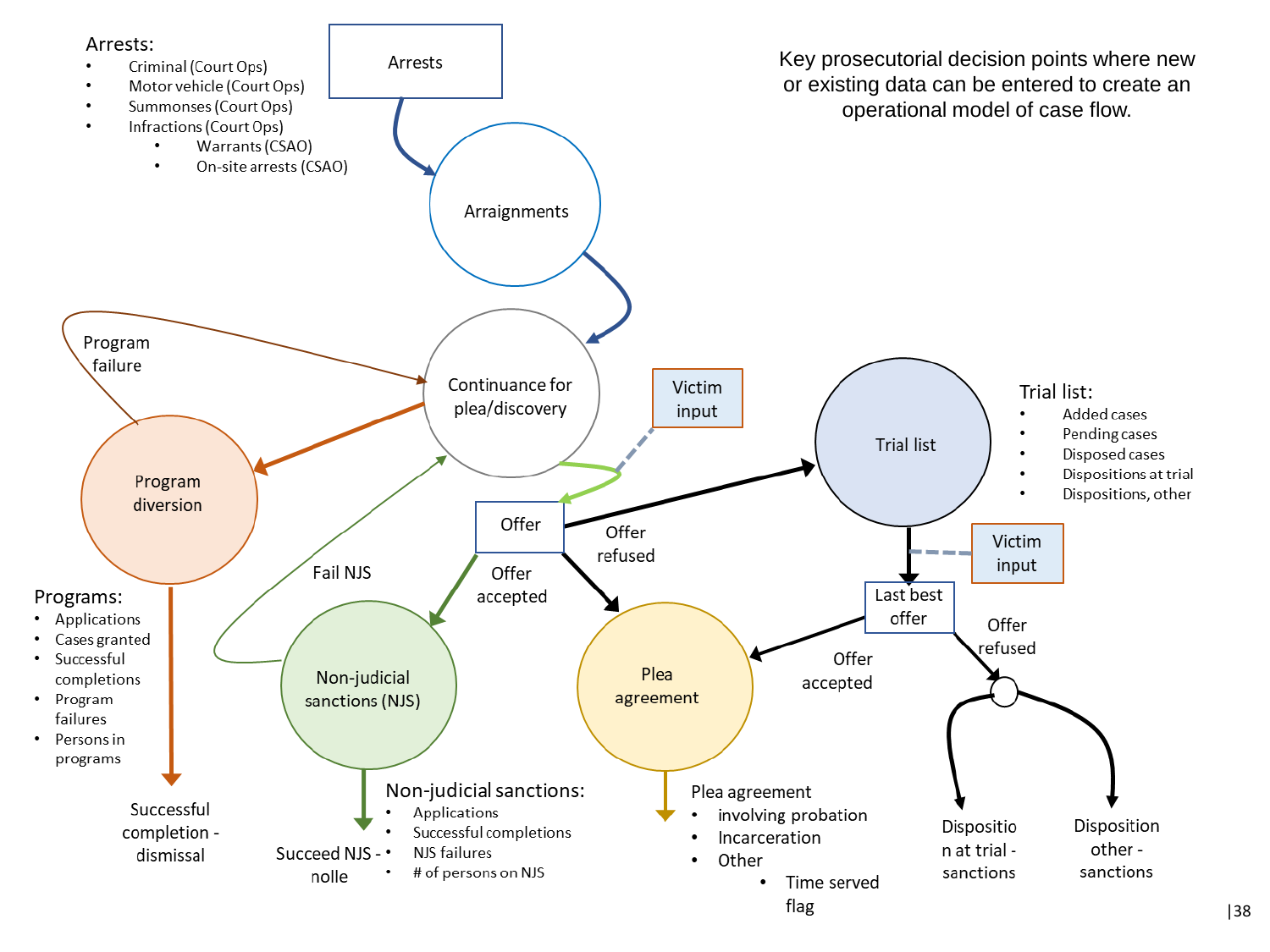#### **Conclusion**

In Connecticut, and nationally, a growing appreciation for the influence prosecutors have on criminal justice system outcomes has had a galvanizing effect among many people, including policymakers, academicians, advocates, and the media. Although prosecutors are one of many decision-makers shaping outcomes, they are rightly recognized as having powerful discretion to employ as gatekeepers in the criminal justice system.

The absence of prior intensive data analyses of prosecutorial operations has contributed to vastly different perceptions concerning prosecutorial decision-making. Compared to other criminal justice system stakeholders, prosecutors operate at a disadvantage because they tend to lack comprehensive case-level data to explain their operations. This vacuum is often filled by less reliable information, including high-profile cases, anecdotes, and qualitative description of their workflow.

Today's presentation used a large volume of court data—all disposed cases in 2019—to begin to depict the effect of front-end caseflow on prosecutorial operations and the impact of prosecutors on case outcomes. Data analysis both illuminated the role of nolles as the most frequent case disposition in 2019 and identified a key information deficiency related to the nolle: use of non-judicial sanctions.

The presentation both analyzed available data and created space for future analysis that will be possible, with greater precision and detail, as the prosecutors' electronic case management system is introduced. The case management system's rollout will have significant impacts in explaining the work of prosecutors, from line prosecutors' daily practice to the chief state's attorney's administration of policy and budget and the Criminal Justice Commission's use of its appointing authority.